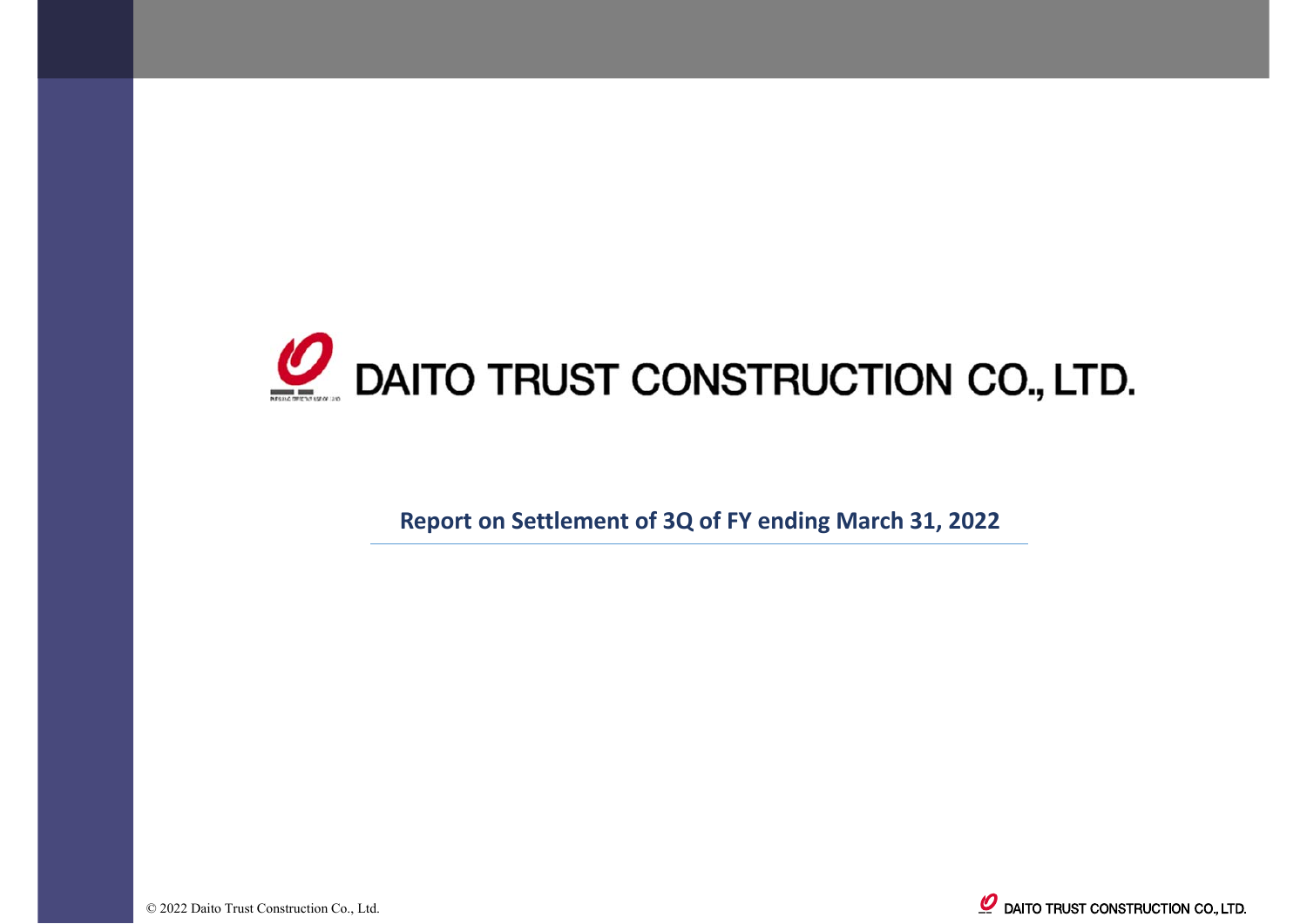#### **Contents**

| I. Results in 3Q of FY ending March 31, 2022 $\cdot \cdot \cdot \cdot \cdot \cdot$ 2 |  |  |  |  |
|--------------------------------------------------------------------------------------|--|--|--|--|
|                                                                                      |  |  |  |  |
| $\overline{11}$ . Forecasts of FY ending March 31, 2022 $\cdots \cdots \cdots$ 22    |  |  |  |  |
| IV. Topics $\cdots$ 24                                                               |  |  |  |  |
|                                                                                      |  |  |  |  |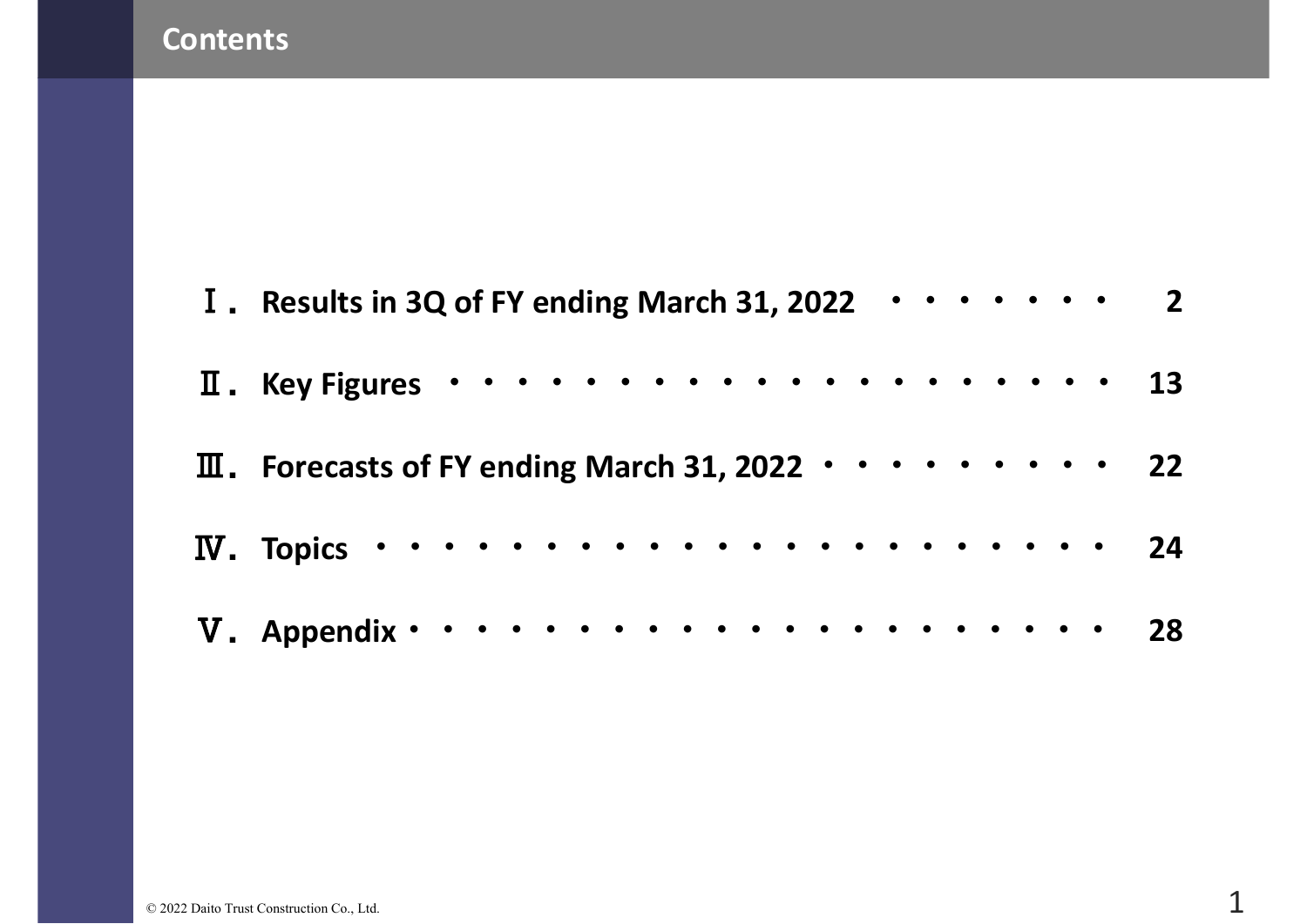### Ⅰ**. Results in 3Q of FY ending March 31, 2022**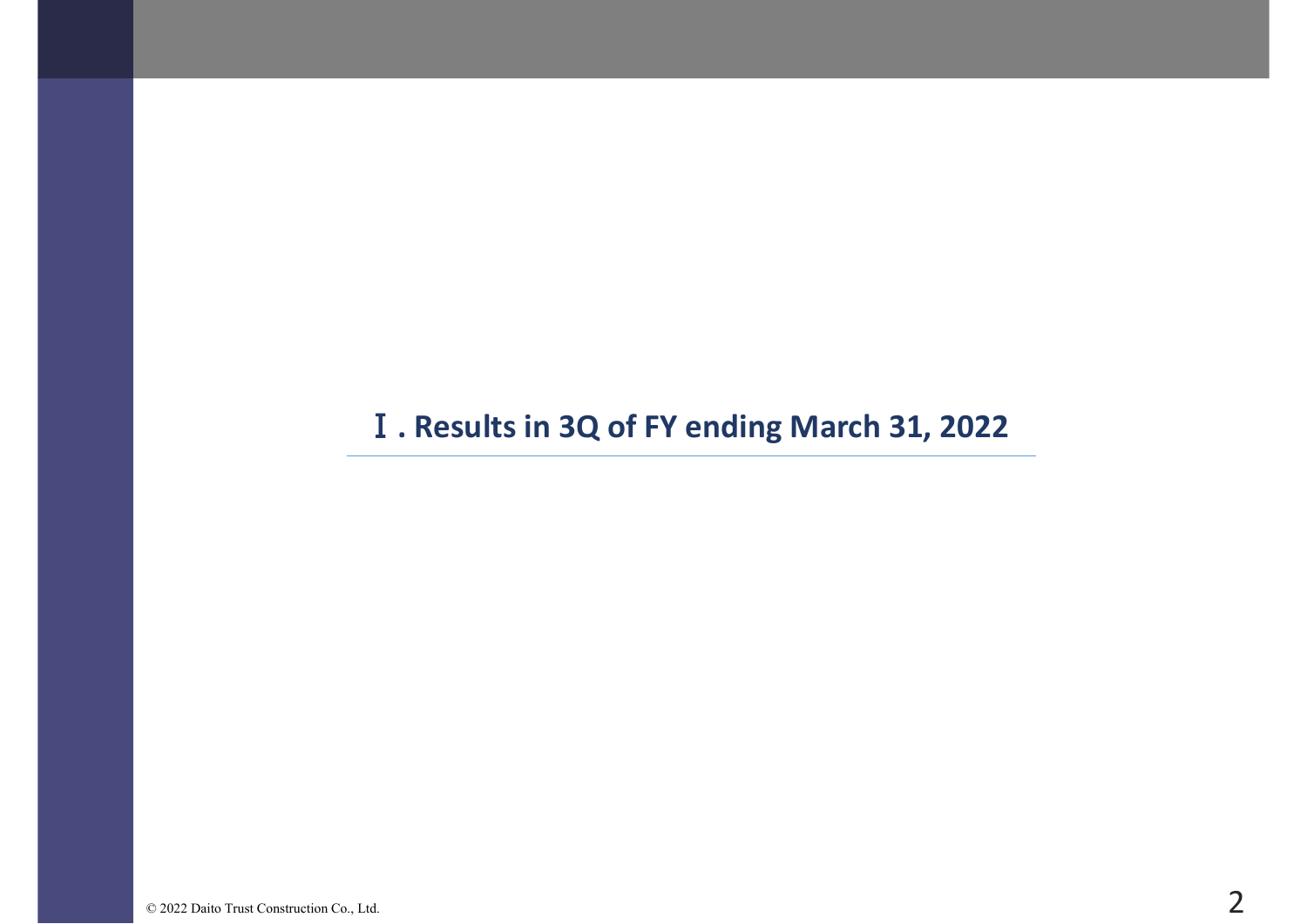# **PL (Consolidated PL)**

1,145.9 1,109.2 **1,175.2bn** 03006009001,200 19/12 20/12 21/12 +6.0% **■Net sales**(¥bn) $(\csc)$ 





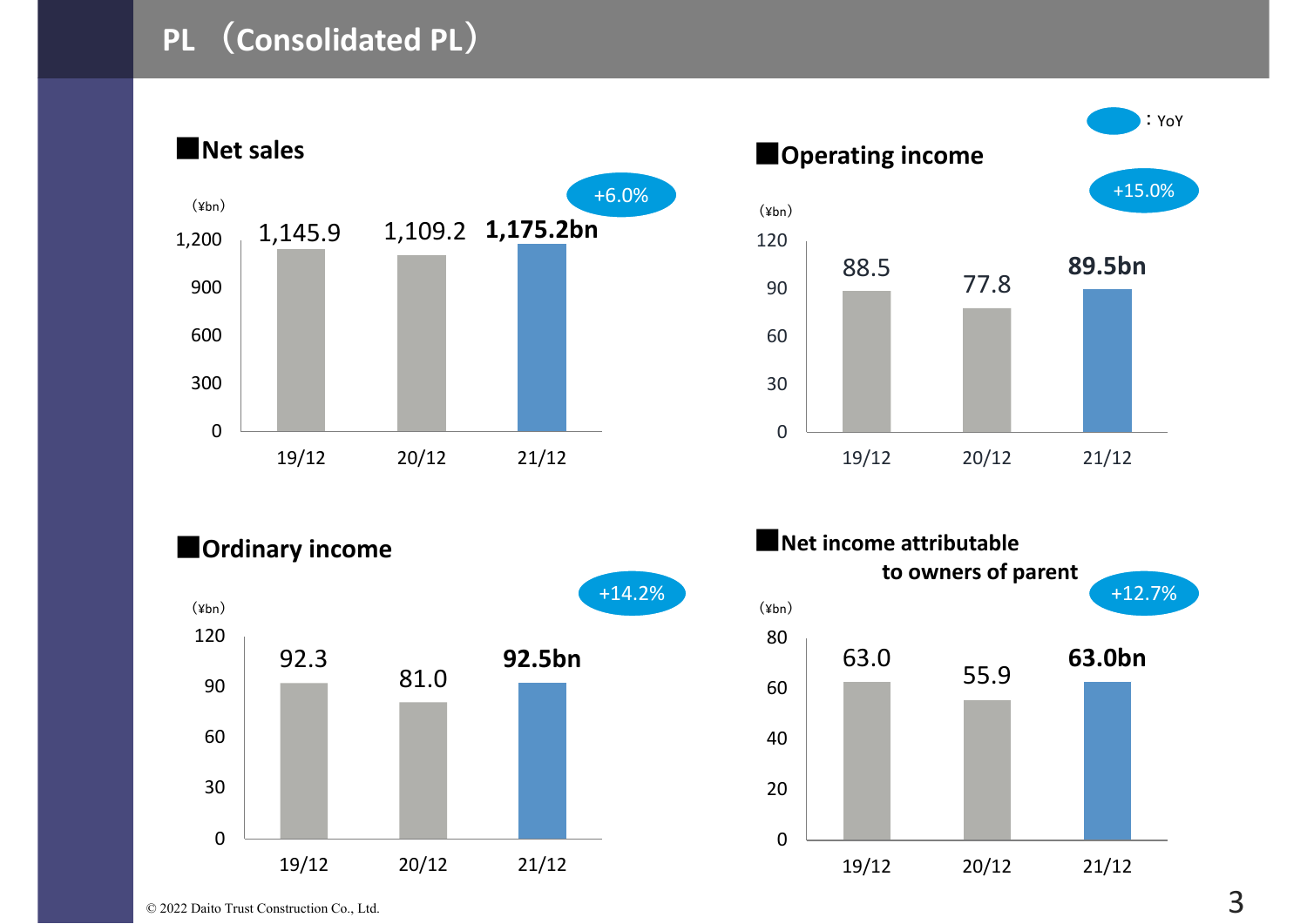# **PL(Factors of fluctuation in operating income)<YoY>**

#### **■ Major factors of fluctuation (Operating income +¥11.7bn)**

| <b>Gross profit on completed</b><br>construction contracts<br>$\leq$ +¥1.59bn $>$ | $\cdot$ Increase in completed construction $(\frac{4305.8}{m} \rightarrow \frac{4318.1}{m})$<br>$\cdot$ Increase in gross profit margin $(26.9\% \rightarrow 26.3\%)$                                                                                                                                                                    | $+43.31bn$<br>$\triangle$ ¥1.72bn                                                         |
|-----------------------------------------------------------------------------------|------------------------------------------------------------------------------------------------------------------------------------------------------------------------------------------------------------------------------------------------------------------------------------------------------------------------------------------|-------------------------------------------------------------------------------------------|
| <b>Gross profit on</b><br>real estate business<br>$\leq +214.20$ bn $>$           | . Increase in profit from whole-building lease business<br>. Increase in profit from guarantee business<br>. Increase in profit from brokerage business<br>. Increase in restoration to original condition or repairing construction<br>• Decrease in profit from electricity business<br>. Increase in profit from the other businesses | $+49.81bn$<br>$+41.32bn$<br>$+42.13bn$<br>$+40.33bn$<br>$\triangle$ ¥0.17bn<br>$+40.78bn$ |
| <b>Gross profit on</b><br>the other businesses<br>$<$ +¥0.81bn $>$                | • Decrease in profit from gas business<br>• Decrease in profit from overseas hotel business<br>· Profit recording from INVALANCE Ltd.,<br>. Increase in profit from the other businesses                                                                                                                                                 | $\triangle$ ¥0.38bn<br>$\triangle$ ¥0.45bn<br>$+41.42bn$<br>$+40.22bn$                    |
| <b>SG&amp;A expenses</b><br>$<$ $\triangle$ ¥4.91bn $>$                           | · Increase in personnel expenses<br>. Increase in advertising & general publicity expenses<br>. Increase in recruitment fee / training fee<br>. Increase in the other expenses                                                                                                                                                           | $\triangle$ ¥3.77bn<br>$\triangle$ ¥0.59bn<br>$\triangle$ ¥0.24bn<br>$\triangle$ ¥0.31bn  |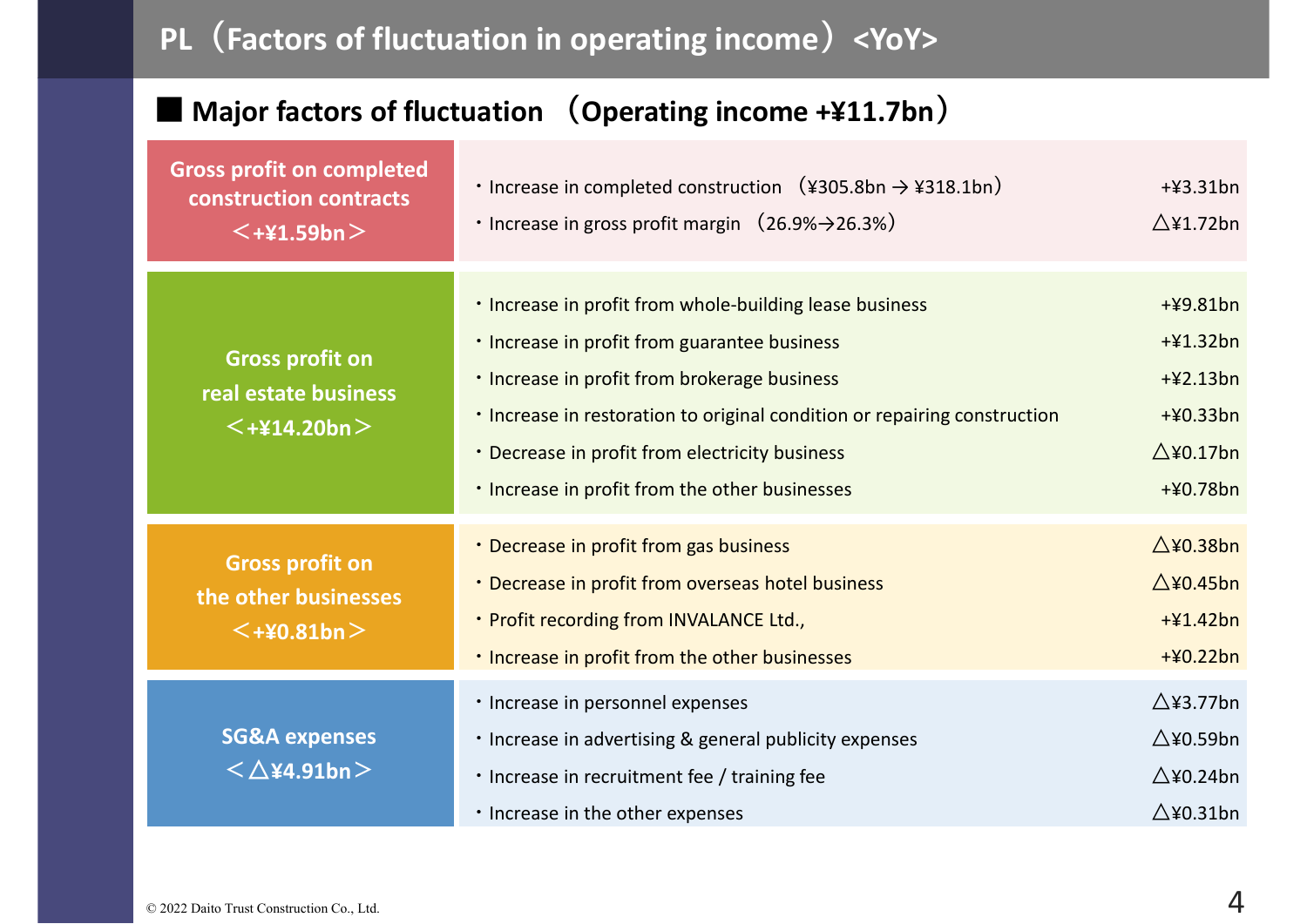# **Profit & Loss by segment(Construction business-1)**

(¥bn)

|                         | 2020/12 | 2021/12 | (YoY)      |
|-------------------------|---------|---------|------------|
| <b>Net sales</b>        | 305.8   | 318.1   | $(+4.0\%)$ |
| <b>Gross profit</b>     | 82.2    | 83.8    | $(+1.9\%)$ |
| <b>Operating income</b> | 31.0    | 31.2    | $(+0.5%)$  |

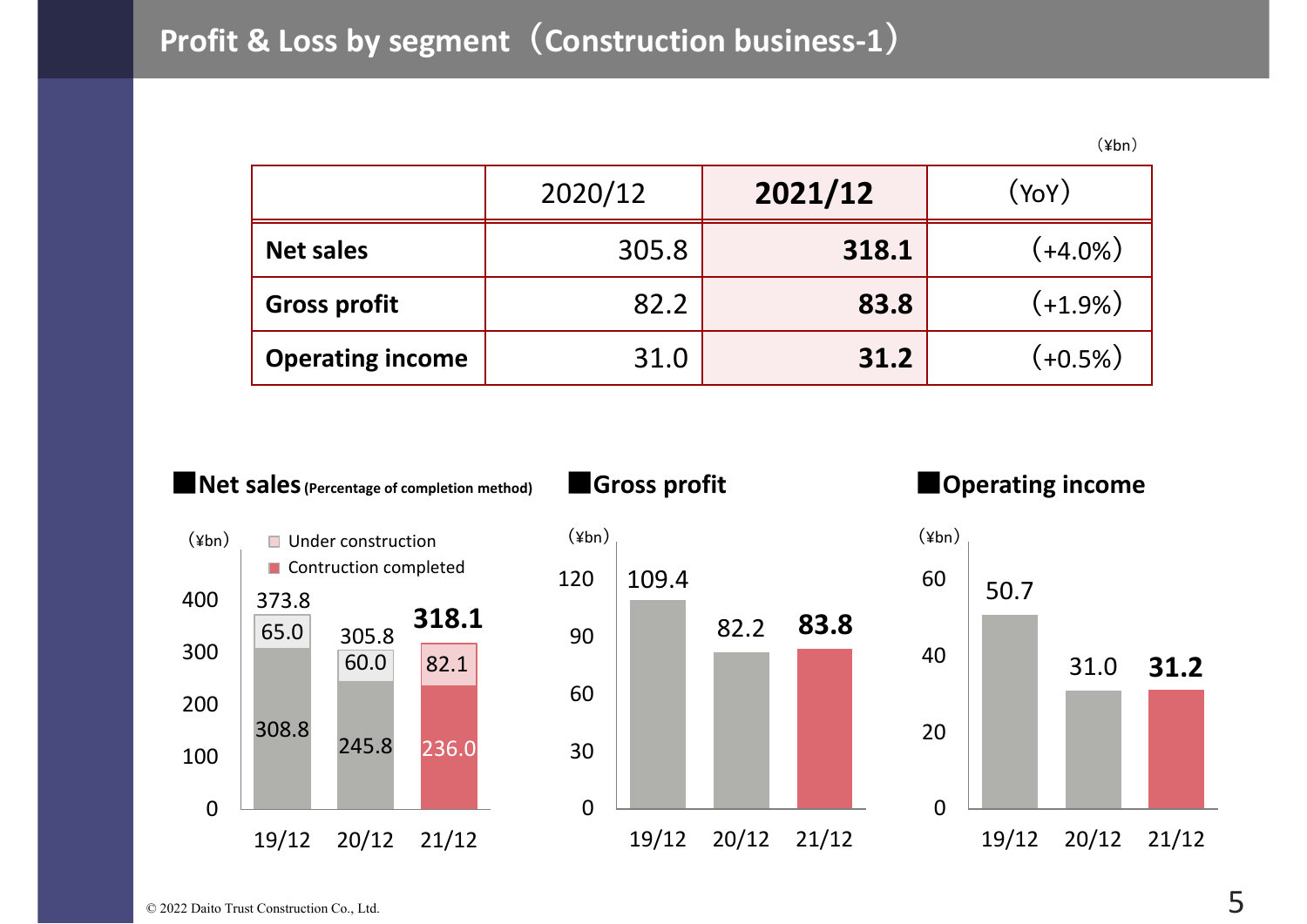# **Profit & Loss by segment(Construction business-2)**

|                                   | 2020/12 | 2021/12 | (YoY)              |
|-----------------------------------|---------|---------|--------------------|
| <b>Gross profit</b><br>margin     | 26.9%   | 26.3%   | $(\triangle$ 0.6p) |
| <b>Operating</b><br>income margin | 10.2%   | 9.8%    | $(\triangle 0.4p)$ |

Gross profit margin

| <b>Major breakdown</b>             |                  |  |  |  |  |  |  |
|------------------------------------|------------------|--|--|--|--|--|--|
| of the variance $(\triangle 0.6p)$ |                  |  |  |  |  |  |  |
| 1)Labor cost                       | ±0.0p            |  |  |  |  |  |  |
| 2Material cost                     | $\triangle$ 0.5p |  |  |  |  |  |  |
| <b>3</b> Exchange                  | $\triangle$ 1.6p |  |  |  |  |  |  |
| 4 Recognition of                   |                  |  |  |  |  |  |  |
| deferred income                    | $+1.5p$          |  |  |  |  |  |  |
|                                    |                  |  |  |  |  |  |  |

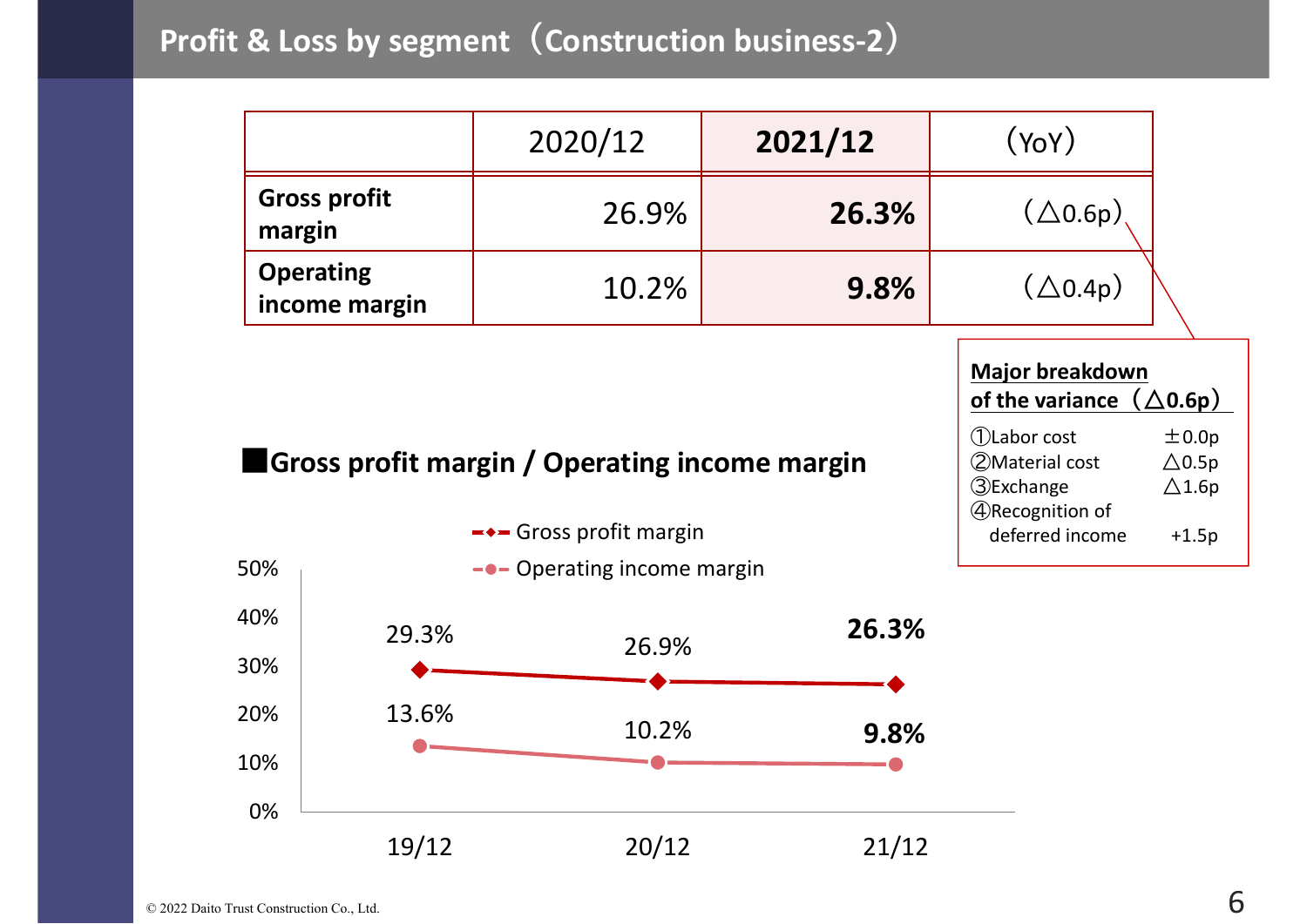# **Profit & Loss by segment (Real estate business-1)**

(¥bn)

47.9

**61.2**

|                            | 2020/12 | 2021/12 | (YoY)      |
|----------------------------|---------|---------|------------|
| <b>Gross profit margin</b> | 756.3   | 796.1   | $(+5.3%)$  |
| <b>Gross profit</b>        | 80.6    | 94.8    | $(+17.6%)$ |
| <b>Operating income</b>    | 47.9    | 61.2    | $(+27.7%)$ |



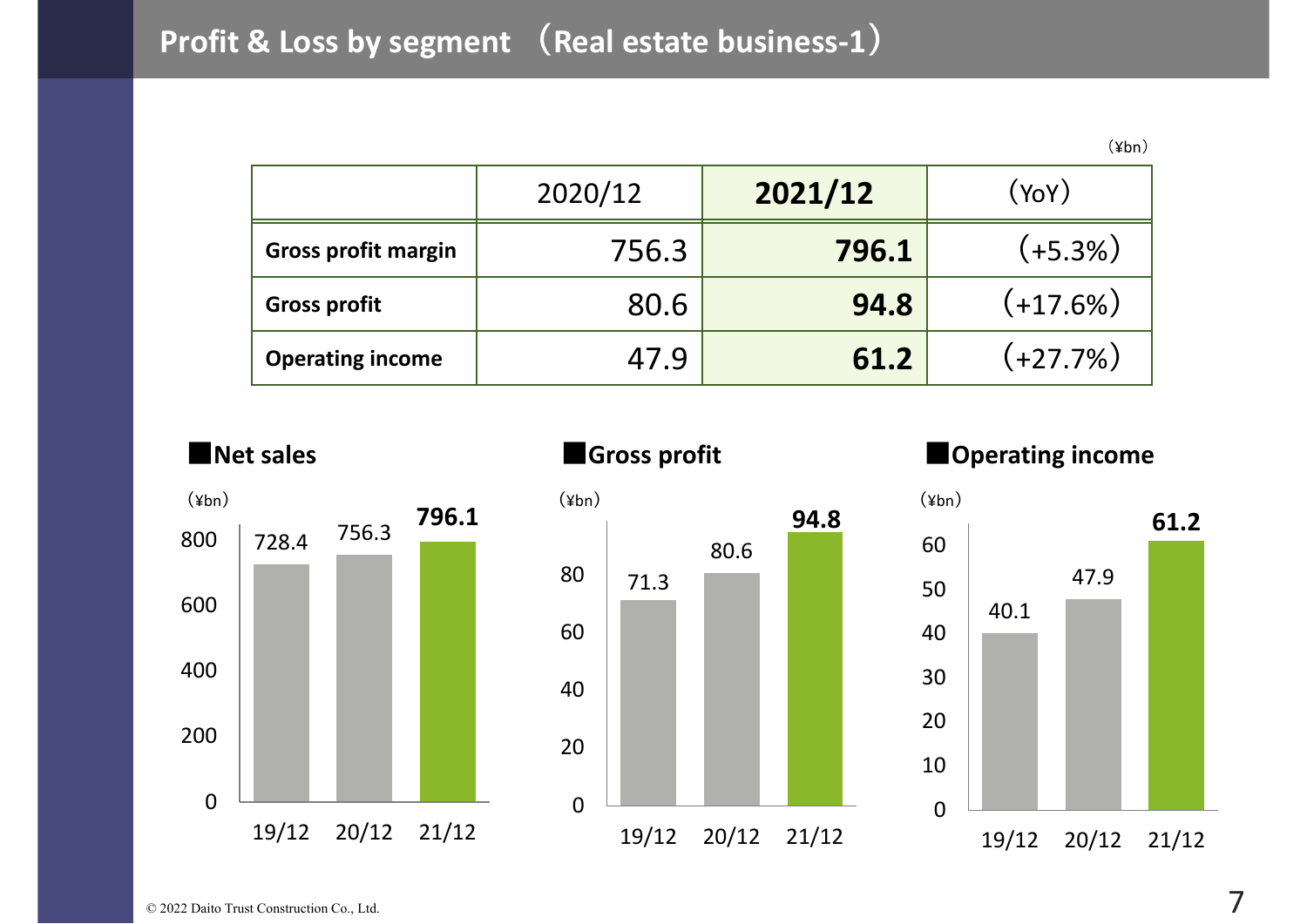|                                   | 2020/12 | 2021/12      | (YoY)   |
|-----------------------------------|---------|--------------|---------|
| <b>Gross profit margin</b>        | 10.7%   | <b>11.9%</b> | (+1.2p) |
| <b>Operating income</b><br>margin | 6.3%    | 7.7%         | (+1.4p) |

#### **■Gross profit margin / Operating income margin**

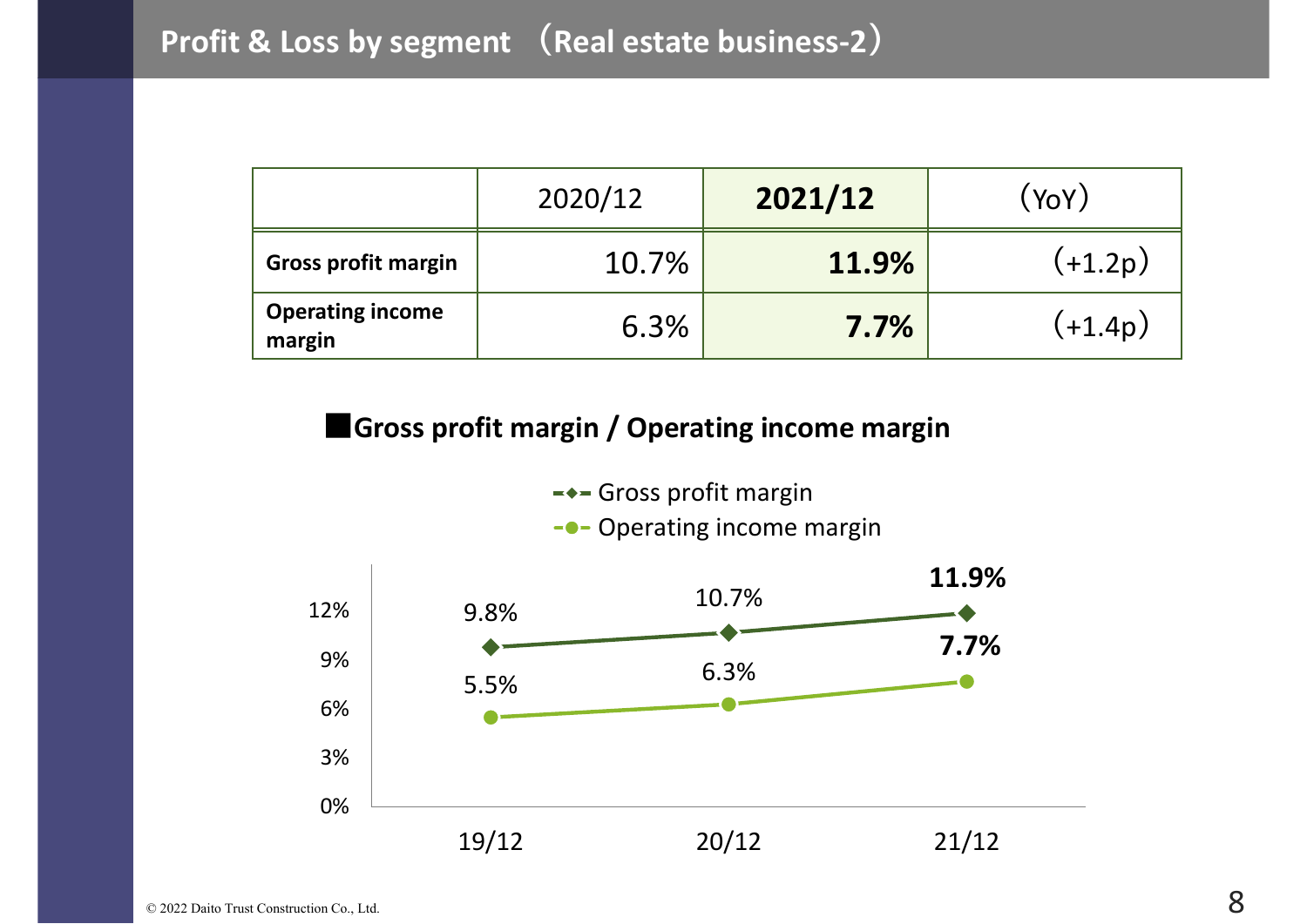# **Profit & Loss by segment (Other businesses)**

(¥bn)

|                         | 2020/12 | 2021/12     | (YoY)                           |
|-------------------------|---------|-------------|---------------------------------|
| <b>Net sales</b>        | 47.0    | 60.8        | (+29.3%)                        |
| <b>Gross profit</b>     | 18.2    | <b>19.0</b> | $(+4.5%)$                       |
| <b>Operating income</b> | 9.6     | 8.1         | $\left(\triangle 15.9\%\right)$ |

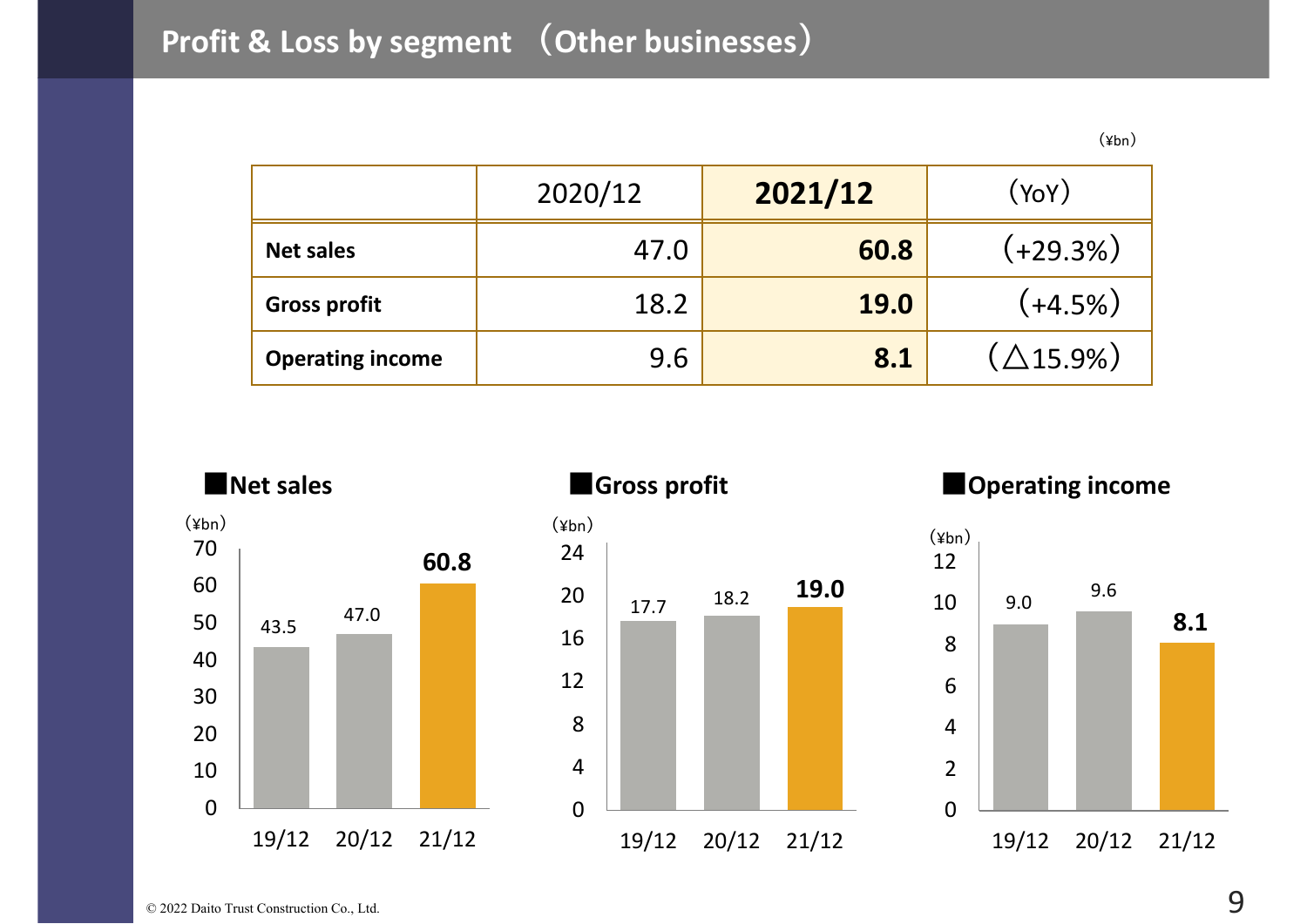# **Profit & Loss** (**Selling, general and administrative expenses**)

|                        |                                            |                                              |         |                 | $(\frac{4}{10})$                                  |             |
|------------------------|--------------------------------------------|----------------------------------------------|---------|-----------------|---------------------------------------------------|-------------|
|                        |                                            | 2020/12                                      | 2021/12 |                 | (YoY)                                             |             |
|                        | <b>SG&amp;A expenses</b>                   | 103.2                                        |         | 108.1           | $(+4.8\%)$                                        |             |
|                        | <b>SG&amp;A expenses</b><br>ratio to sales | 9.3%                                         | 9.2%    |                 | $[\triangle 0.1p]$                                |             |
|                        |                                            |                                              |         |                 | [ ]: Difference from same period in previous year |             |
|                        |                                            |                                              |         |                 | Major breakdown of the variance                   | $(+44.9bn)$ |
|                        |                                            |                                              |         | 1)Labor cost    |                                                   | $+43.77$ bn |
|                        |                                            |                                              |         |                 | <b>2</b> Advertising & general publicity          |             |
|                        |                                            | SG&A expenses / SG&A expenses ratio to sales |         | expenses        |                                                   | $+40.59bn$  |
|                        |                                            |                                              |         |                 | <b>3</b> Recruitment and training expenses        | $+40.24bn$  |
|                        |                                            | SG&A expenses                                |         | 4Other expenses |                                                   | $+40.31bn$  |
| $(\frac{\gamma}{\pi})$ |                                            | -• SG&A expenses ratio to sales              |         |                 |                                                   |             |
| 120                    | 109.9                                      |                                              | 108.1   |                 |                                                   |             |
|                        |                                            | 103.2                                        |         |                 | 40%                                               |             |
|                        |                                            |                                              |         |                 |                                                   |             |
| 80                     |                                            |                                              |         |                 | 30%                                               |             |
|                        |                                            |                                              |         |                 | 20%                                               |             |
| 40                     | 9.6%                                       | 9.3%                                         | 9.2%    |                 |                                                   |             |
|                        |                                            |                                              |         |                 | 10%                                               |             |
|                        |                                            |                                              |         |                 |                                                   |             |
| $\overline{0}$         |                                            |                                              |         |                 | 0%                                                |             |
|                        | 19/12                                      | 20/12                                        | 21/12   |                 |                                                   |             |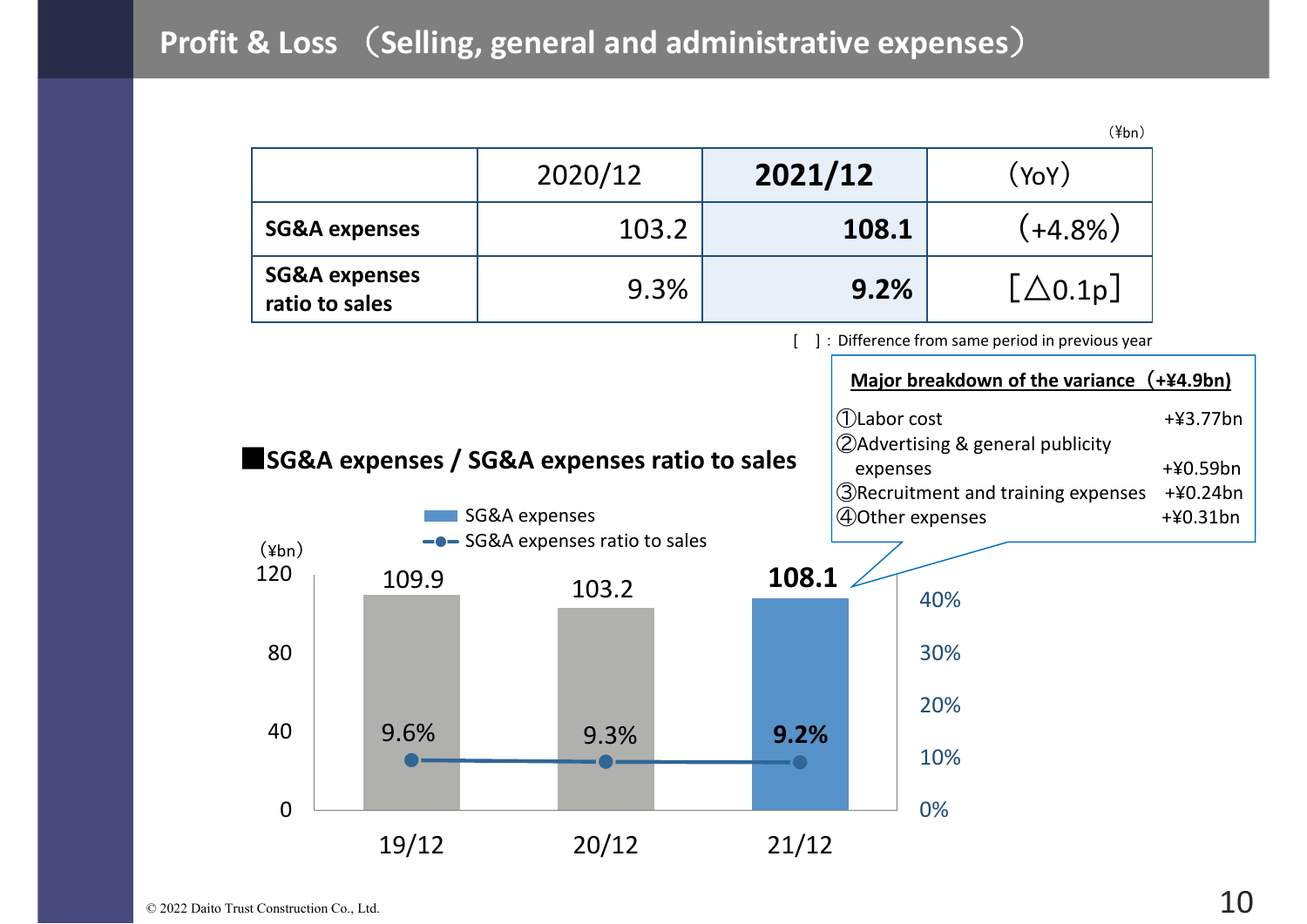### **Financial review** (**Consolidated BS**)

| End of Dec. 2020<br>Total assets ¥856.5bn |                                             |  | End of March 2021<br>Total assets ¥919.4bn<br>$(+462.9bn)$ |                                                         | End of Dec. 2021<br>Total assets ¥936.0bn<br>$(+416.6bn)$ | $(\frac{\gamma}{\pi})$                                                 |                                             |
|-------------------------------------------|---------------------------------------------|--|------------------------------------------------------------|---------------------------------------------------------|-----------------------------------------------------------|------------------------------------------------------------------------|---------------------------------------------|
| Current<br>assets                         | Current<br><b>liabilities</b><br>248.0      |  | Current<br>assets<br>507.1                                 | Current<br><b>liabilities</b><br>299.0<br>$(+51.0)$     | <b>Current</b><br>assets<br>528.8                         | <b>Current</b><br><b>liabilities</b><br>251.2<br>$(\triangle$ 47.8 $)$ | <b>Total</b><br><b>liabilities</b><br>577.4 |
| 455.1                                     | <b>Fixed</b><br><b>liabilities</b><br>308.4 |  | $(+52.0)$                                                  | <b>Fixed</b><br><b>liabilities</b><br>312.1<br>$(+3.7)$ | $(+21.7)$                                                 | <b>Fixed</b><br><b>liabilities</b><br>326.2<br>$(+13.4)$               | $(\triangle$ 33.8)                          |
| <b>Fixed</b><br>assets<br>401.4           | Net assets<br>300.0                         |  | <b>Fixed</b><br>assets<br>412.3<br>$(+10.9)$               | <b>Net assets</b><br>308.2<br>$(+8.2)$                  | <b>Fixed</b><br>assets<br>407.2<br>$(\triangle 5.1)$      | <b>Net assets</b><br>358.6<br>$(+51.1)$                                |                                             |
| Equity ratio<br><b>BPS</b><br><b>EPS</b>  | 35.4%<br>¥4,441.22<br>¥814.78               |  | Equity ratio<br><b>BPS</b><br><b>EPS</b>                   | 33.7%<br>¥4,558.91<br>¥909.31                           | <b>Equity ratio</b><br><b>BPS</b><br><b>EPS</b>           | 38.5%<br>¥5,281.25<br>¥925.21                                          |                                             |

※BPS : Net assets per share

※EPS : Quarterly (current year) net income per share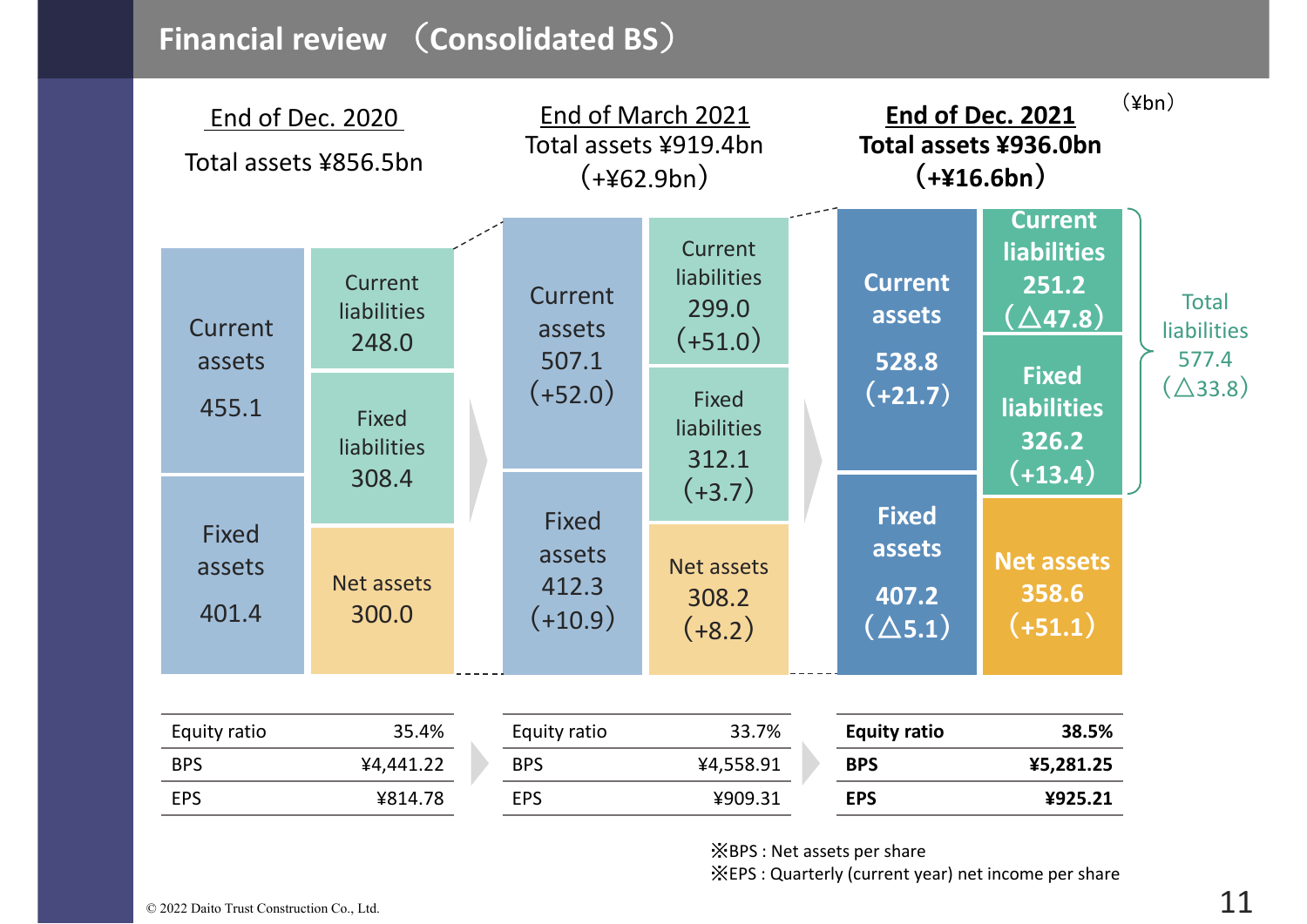### **Financial review** (**Consolidated CF**)

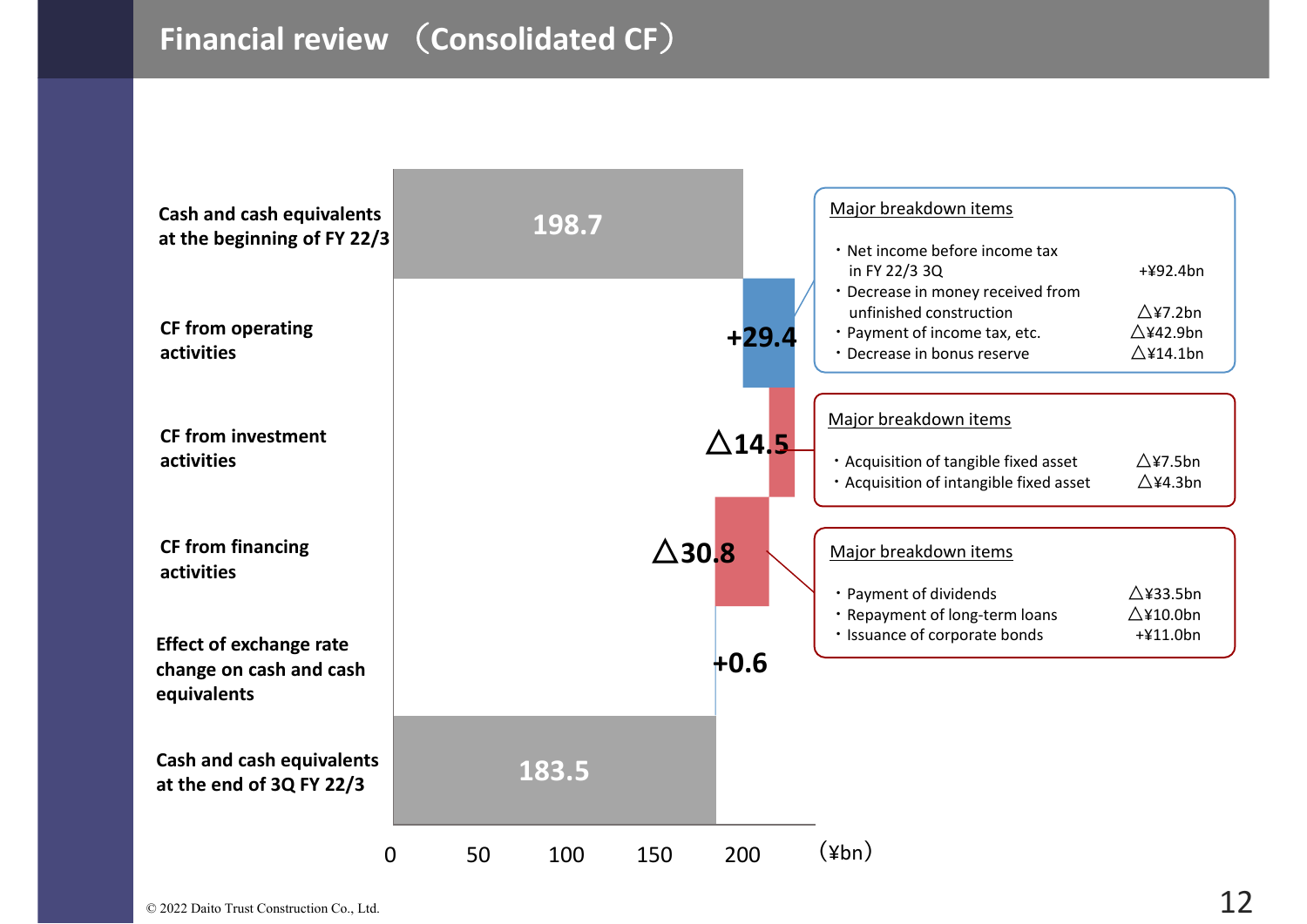# **. Key Figures**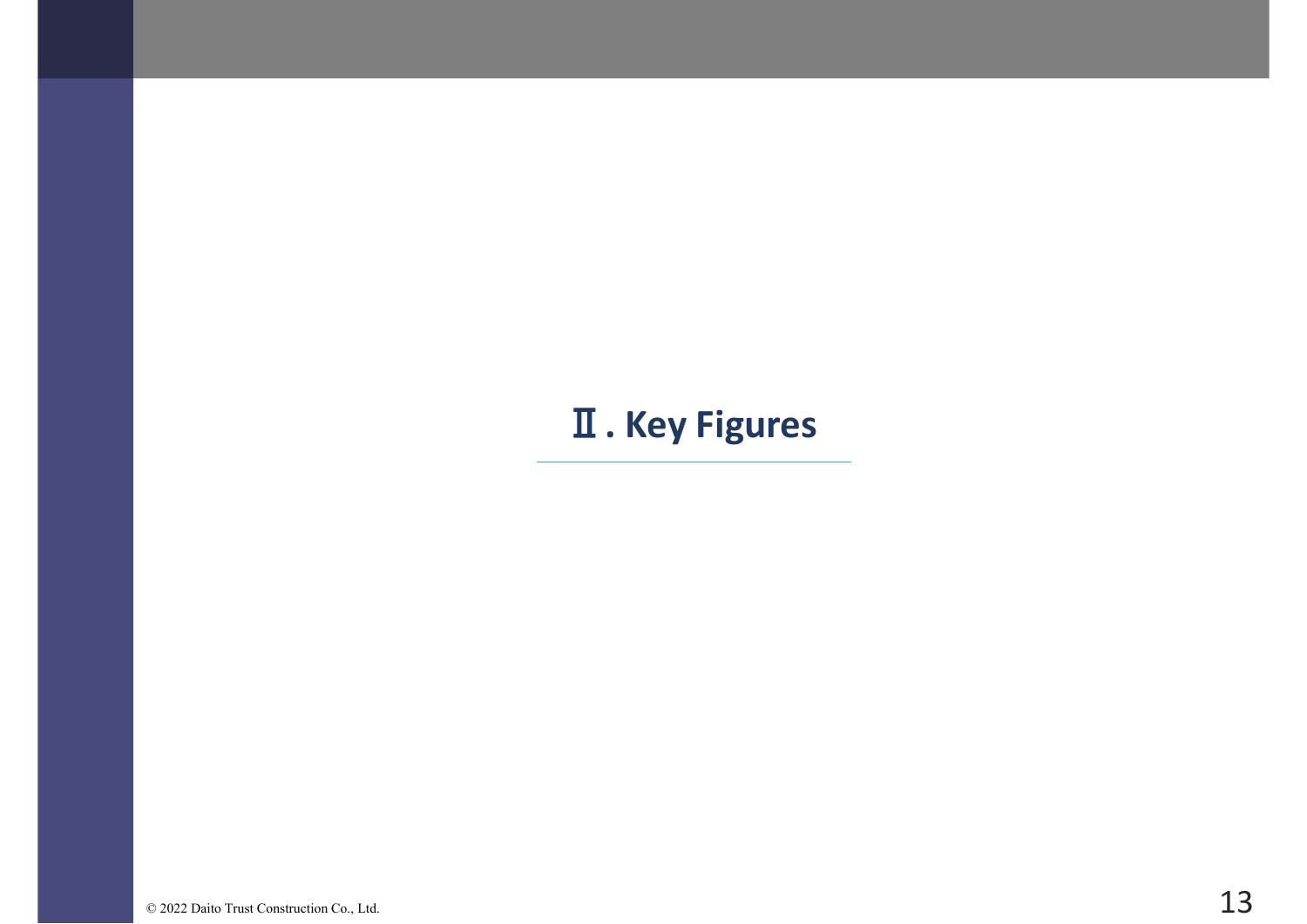**Orders received**



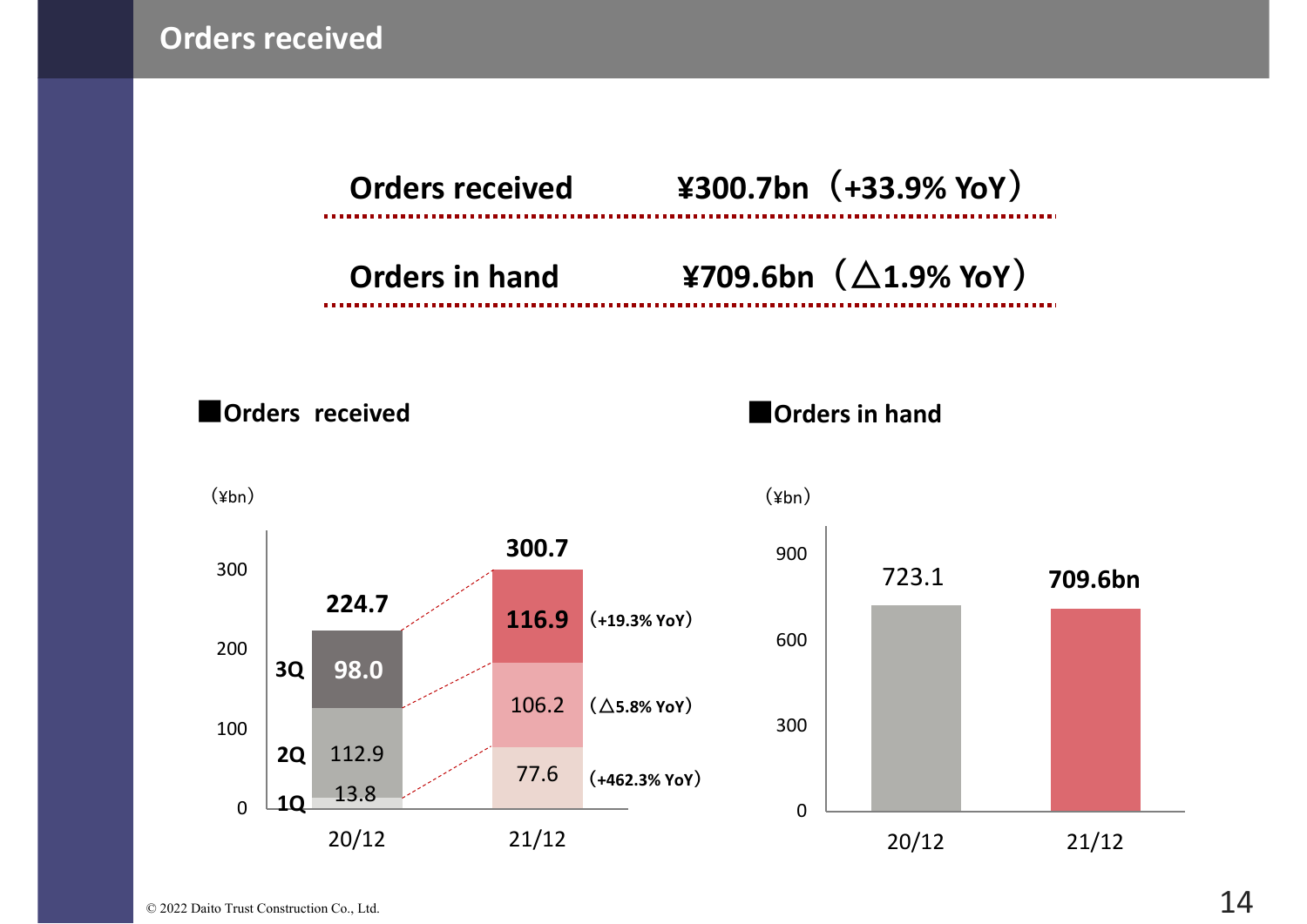# **Orders received(Efficiency in receiving orders)**



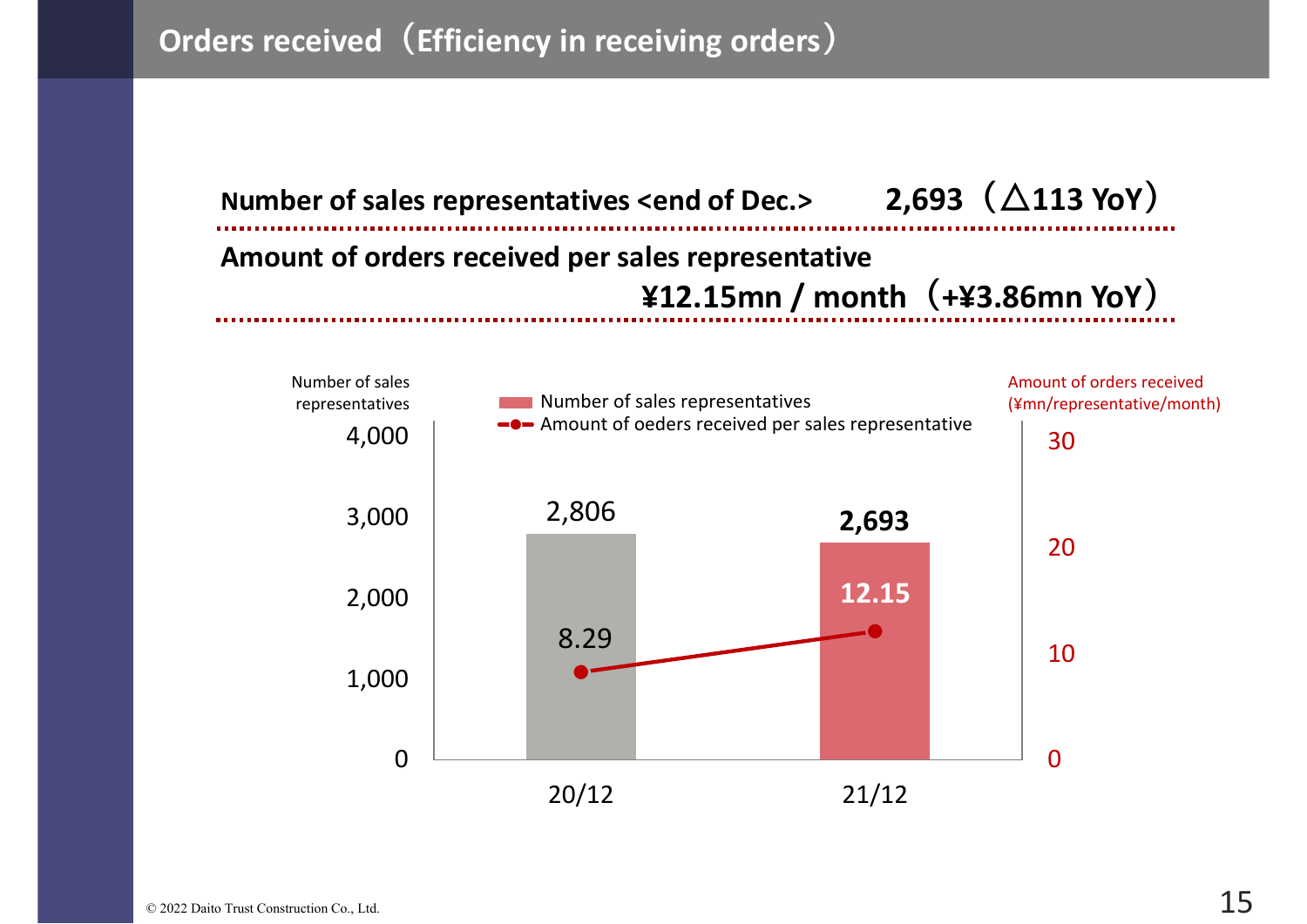**Orders received (Mid-rise ratio and rebuild ratio)**



© 2022 Daito Trust Construction Co., Ltd.  $16$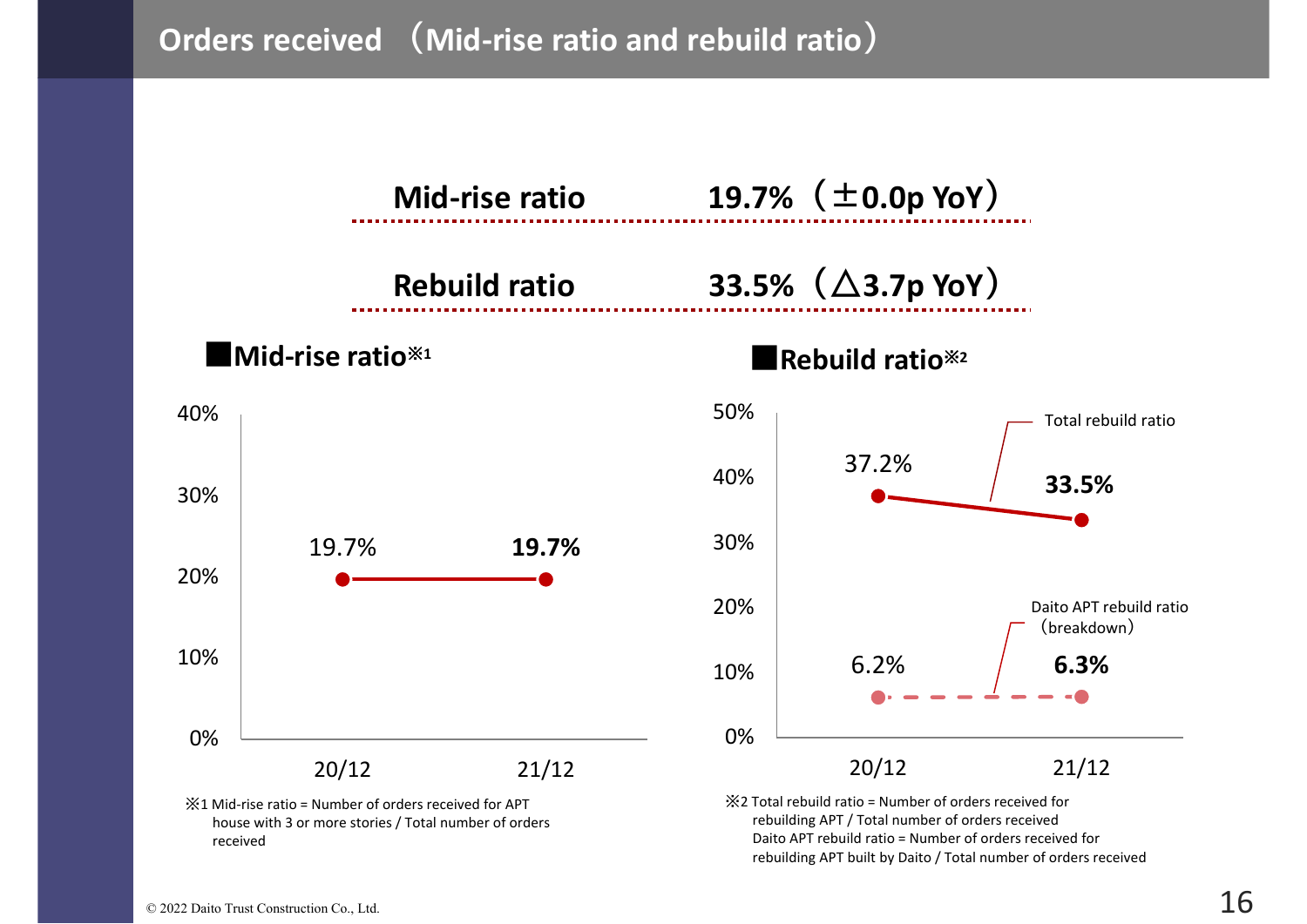

※1 Average price of order received = Amount of new orders received / Number of orders received

※2 Cancellation ratio

= Amount of cancellation / Amount of new orders received Orders received

= Amount of new orders received – Amount of cancellation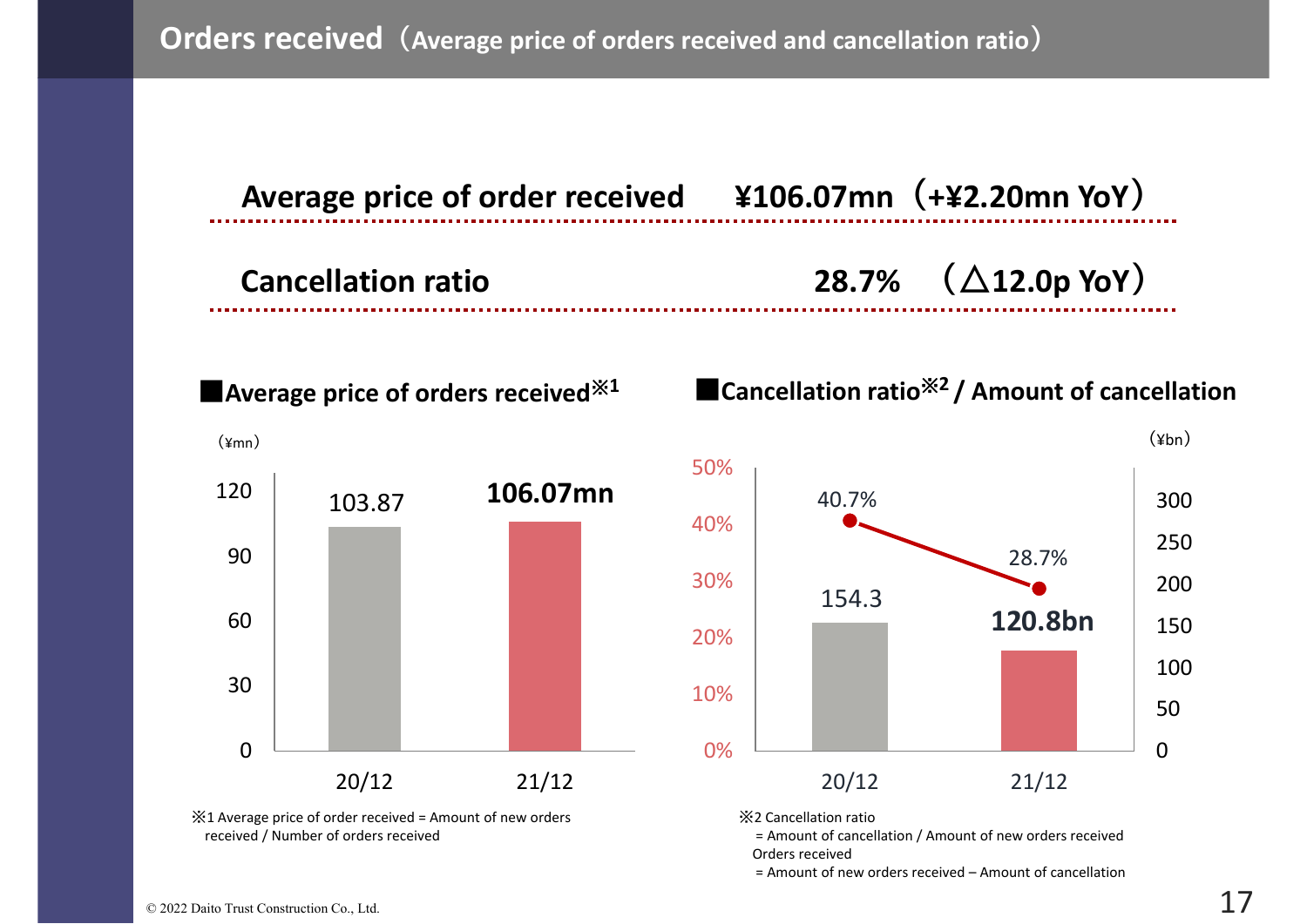#### **Orders received(Number of orders received & their channels)**

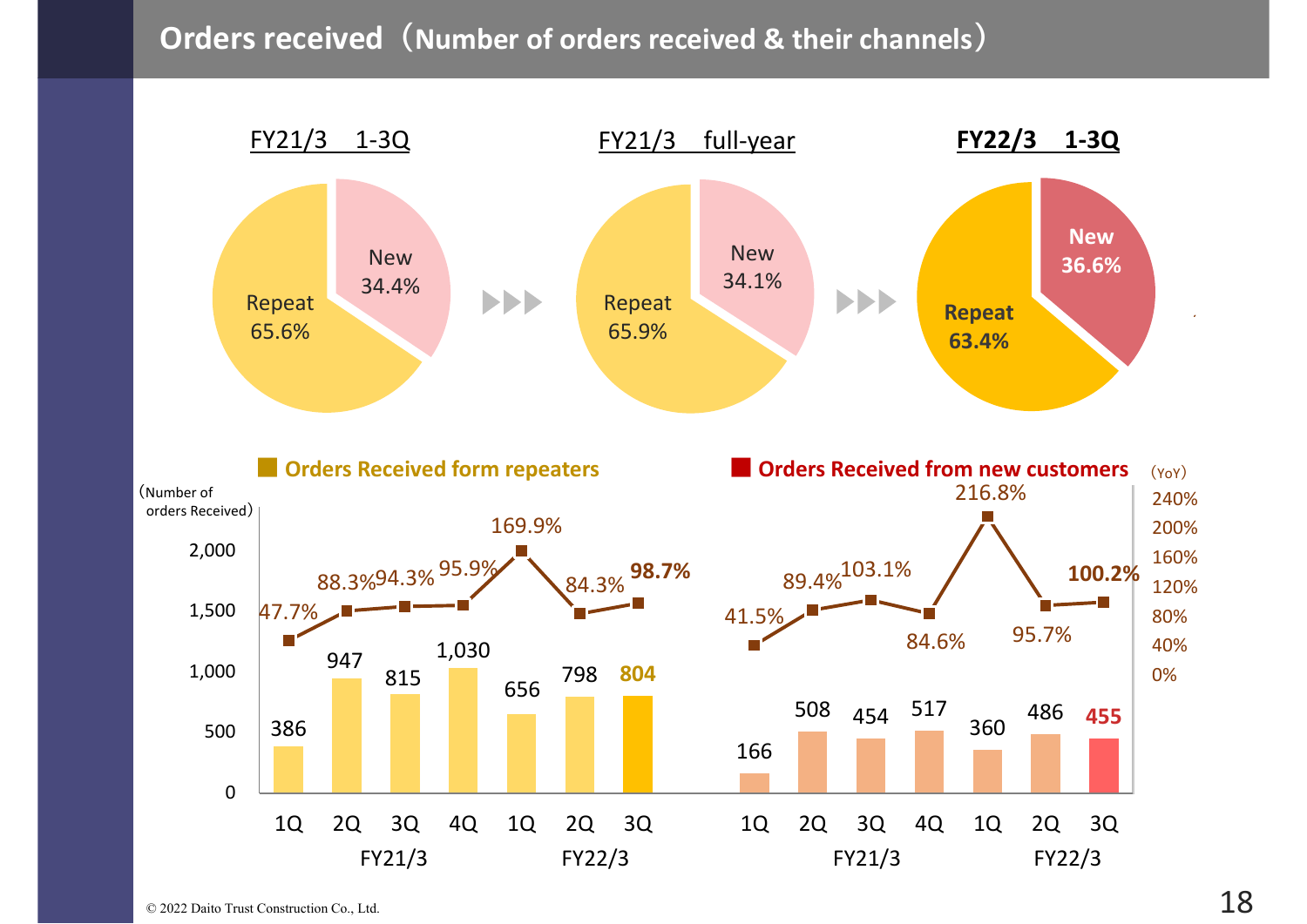| <b>Number of tenancy recruitment</b> | $231,928$ $(+4.0\%$ YoY)      |
|--------------------------------------|-------------------------------|
| <b>Residential use</b>               | $230,265$ $(+4.0\%$ YoY)      |
| <b>Commercial use</b>                | 1.663 $(\triangle 1.5\%$ YoY) |



※Including the number of tenant recruitment for units managed by other companies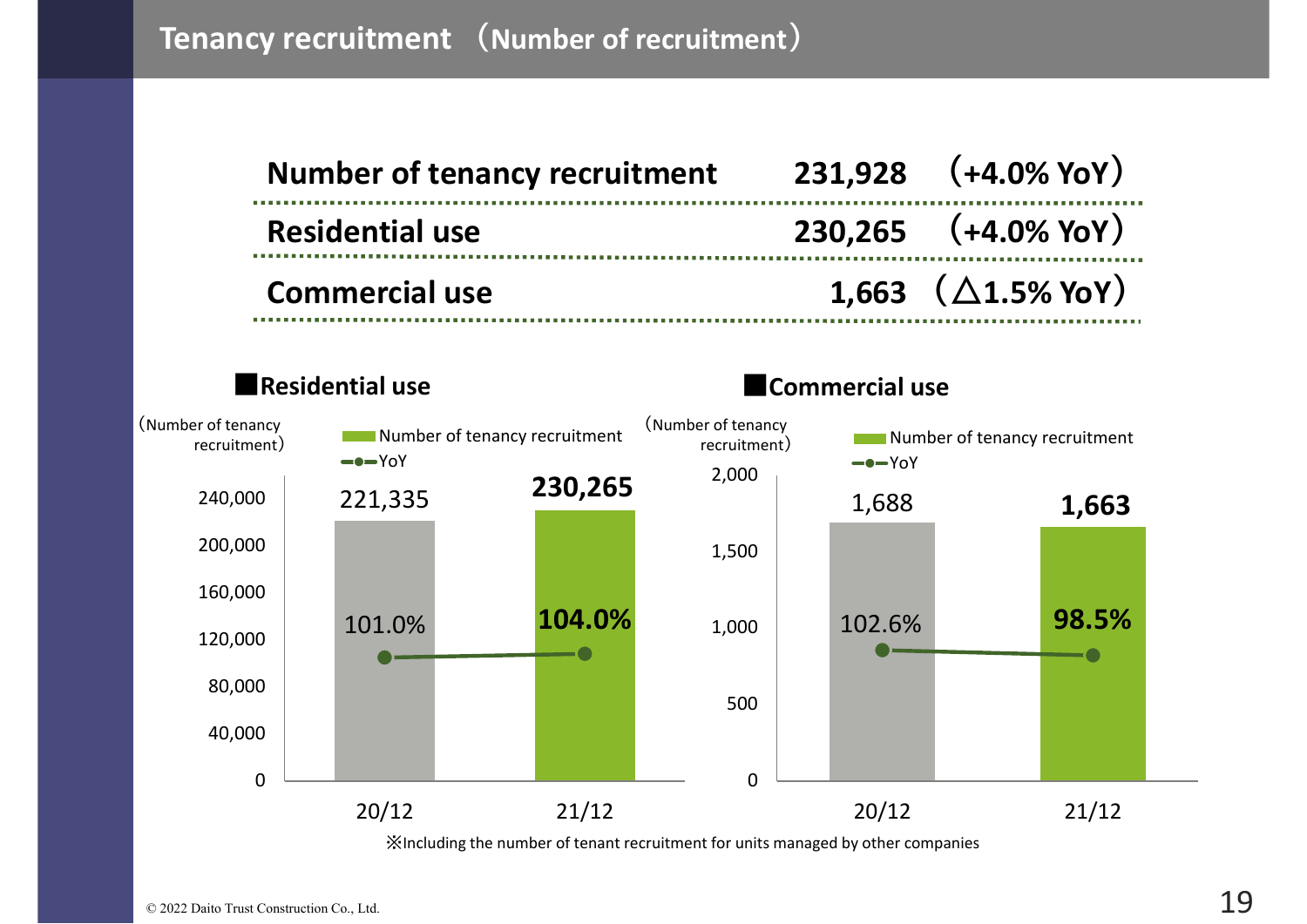**Continuously maintains sound level of occupancy (residential use:96% / commercial use:94%)**

| <b>Residential use</b> | $97.6\%$ (+0.8p YoY)   |
|------------------------|------------------------|
| <b>Commercial use</b>  | $99.2\%$ $(+0.6p$ YoY) |









※Rent-based as occupancy rate = 100% - (Lease fee payment for vacant units / Aggregate amount of rent [%])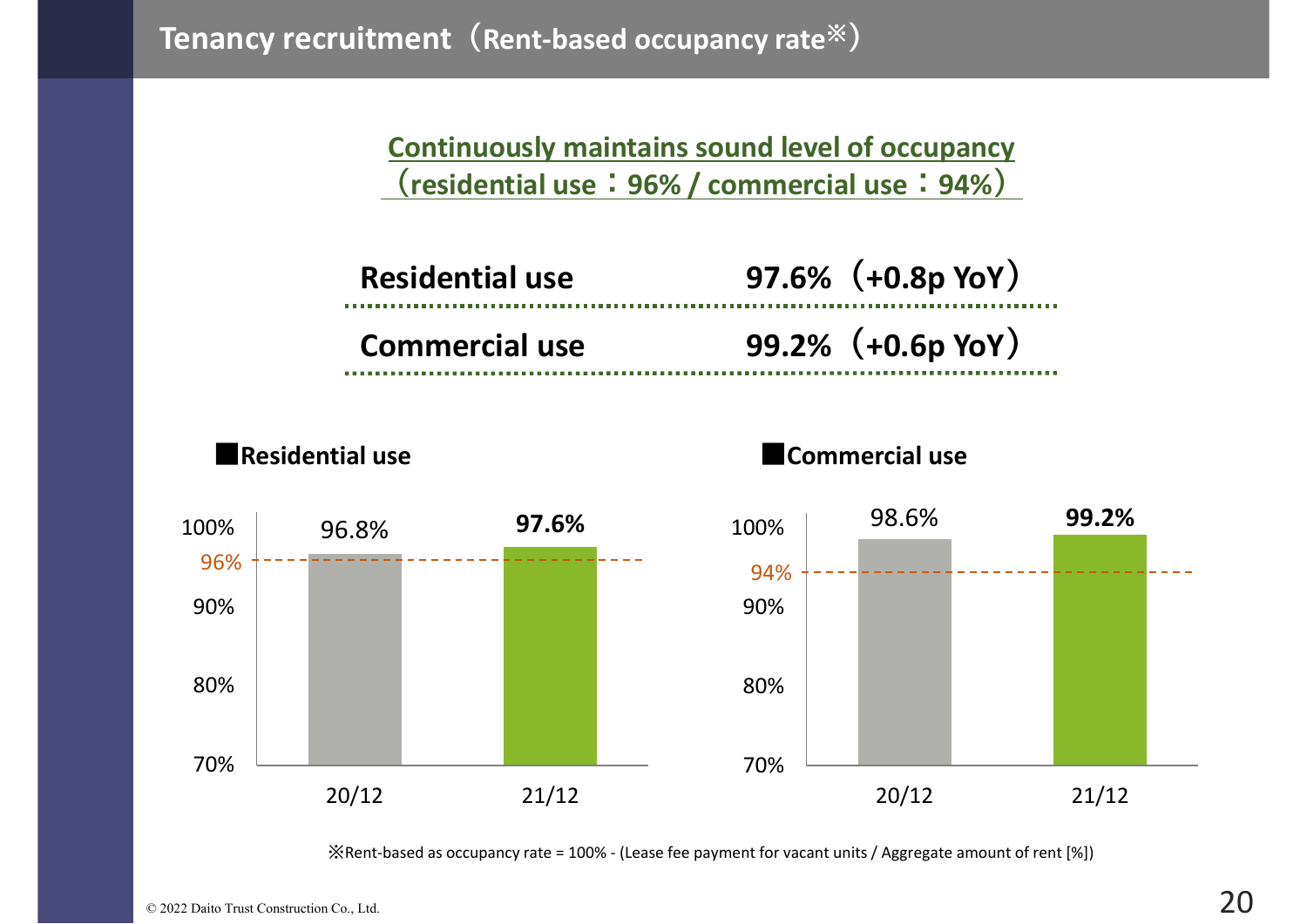**Tenancy recruitment(Number-based occupancy rate**※**)**



※Number-based occupancy rate = (Number of occupancy units) / (Number of units under management)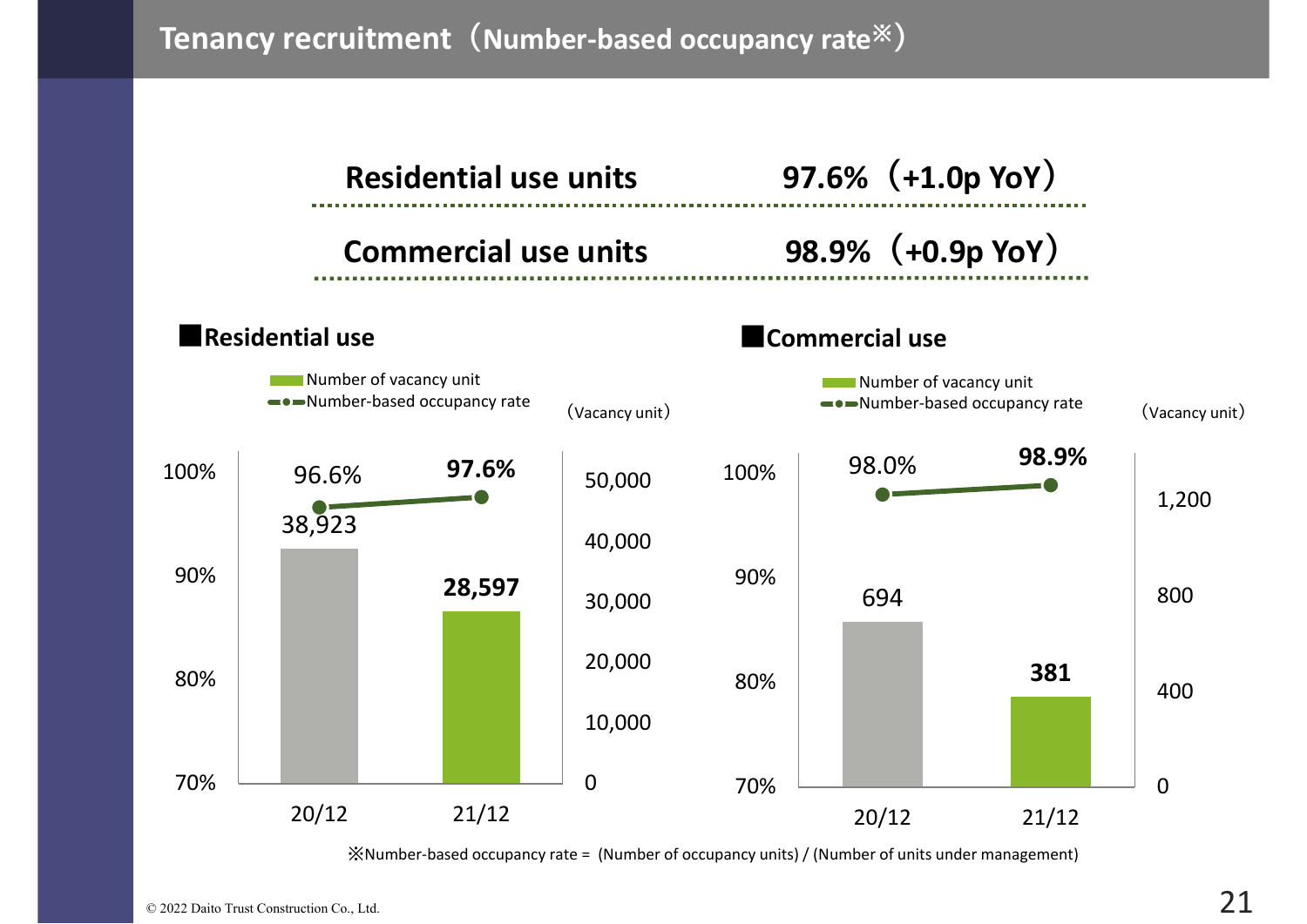# **. Forecasts of FY ending March 31, 2022**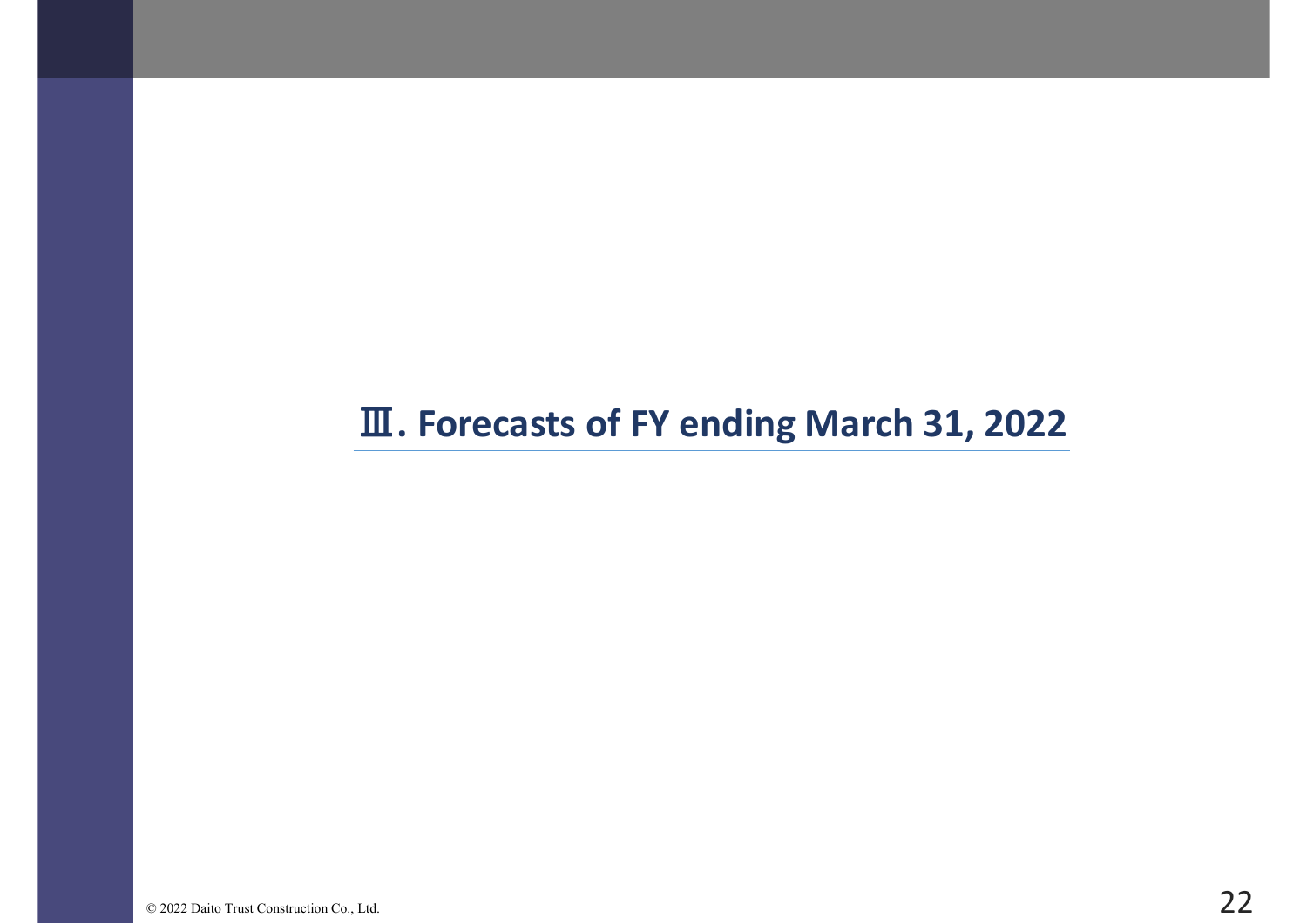#### **There is no revision of the full-year plan from the initial forecasts.**







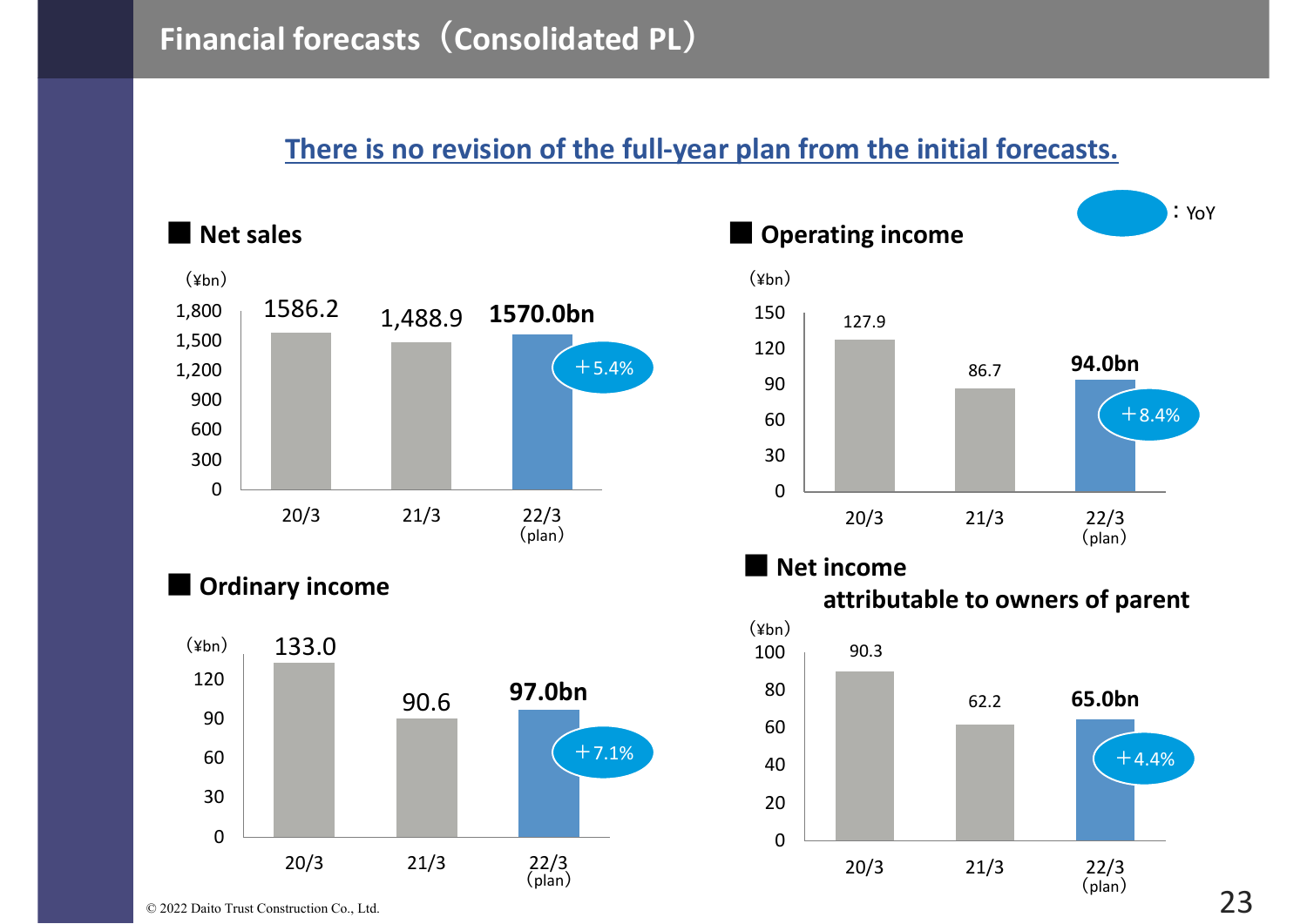# Ⅳ**. Topics**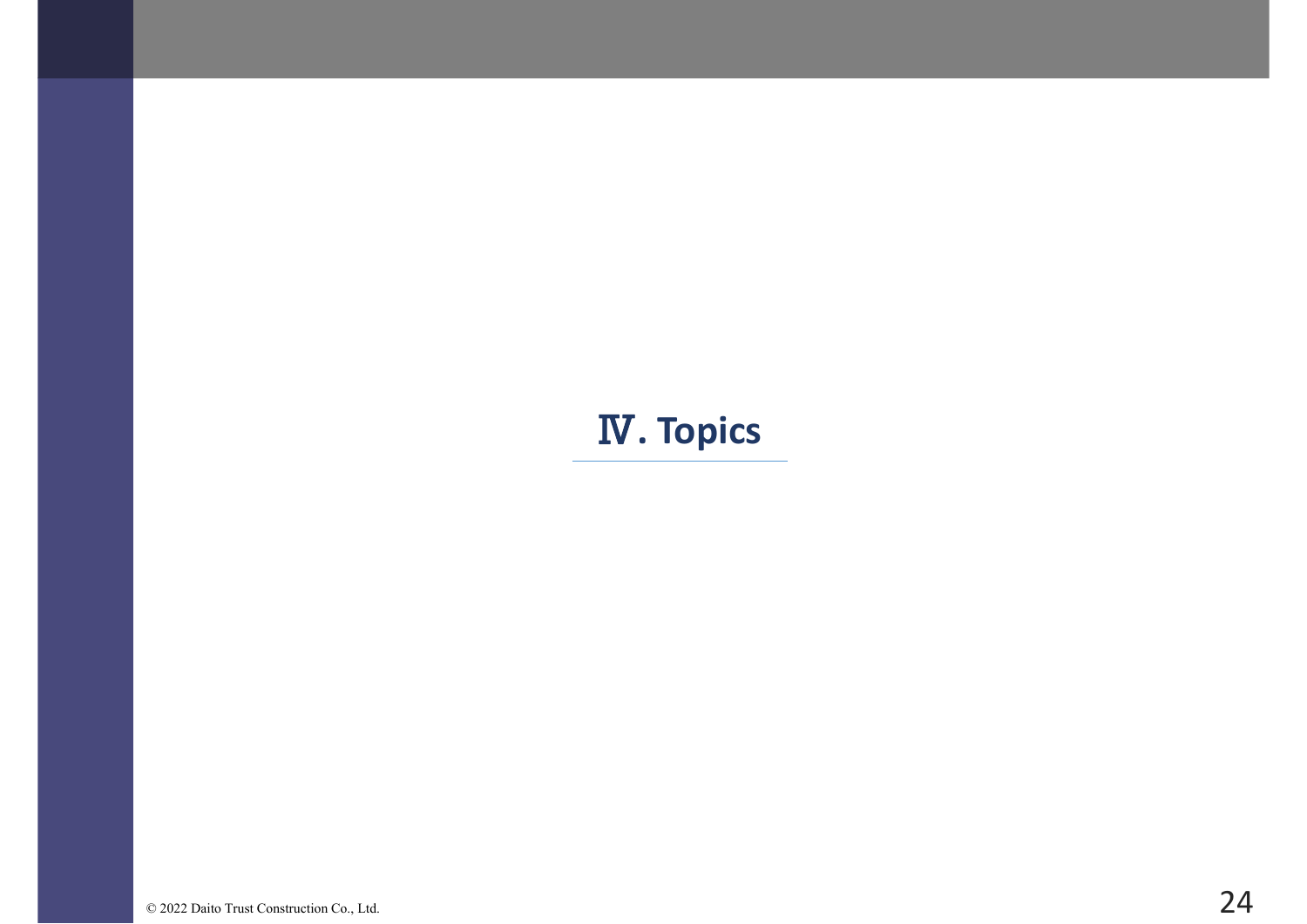# **Promotion of "Diversity and Inclusion"**

ex.)

career designing seminar

#### **Development of outstanding female employees**

Determine the number of female managers three years later, and systematically train and promote them.



#### **■Quota system ■Female employee development program**

Programs that support the promotion of female managers by revealing anxiety about appointing managers.



**Training** for manager candidates

Women's advancement study session

Crossindustry exchange meetings



**We received the best workplace award of "D & I awards" for creating a vibrant work environment.**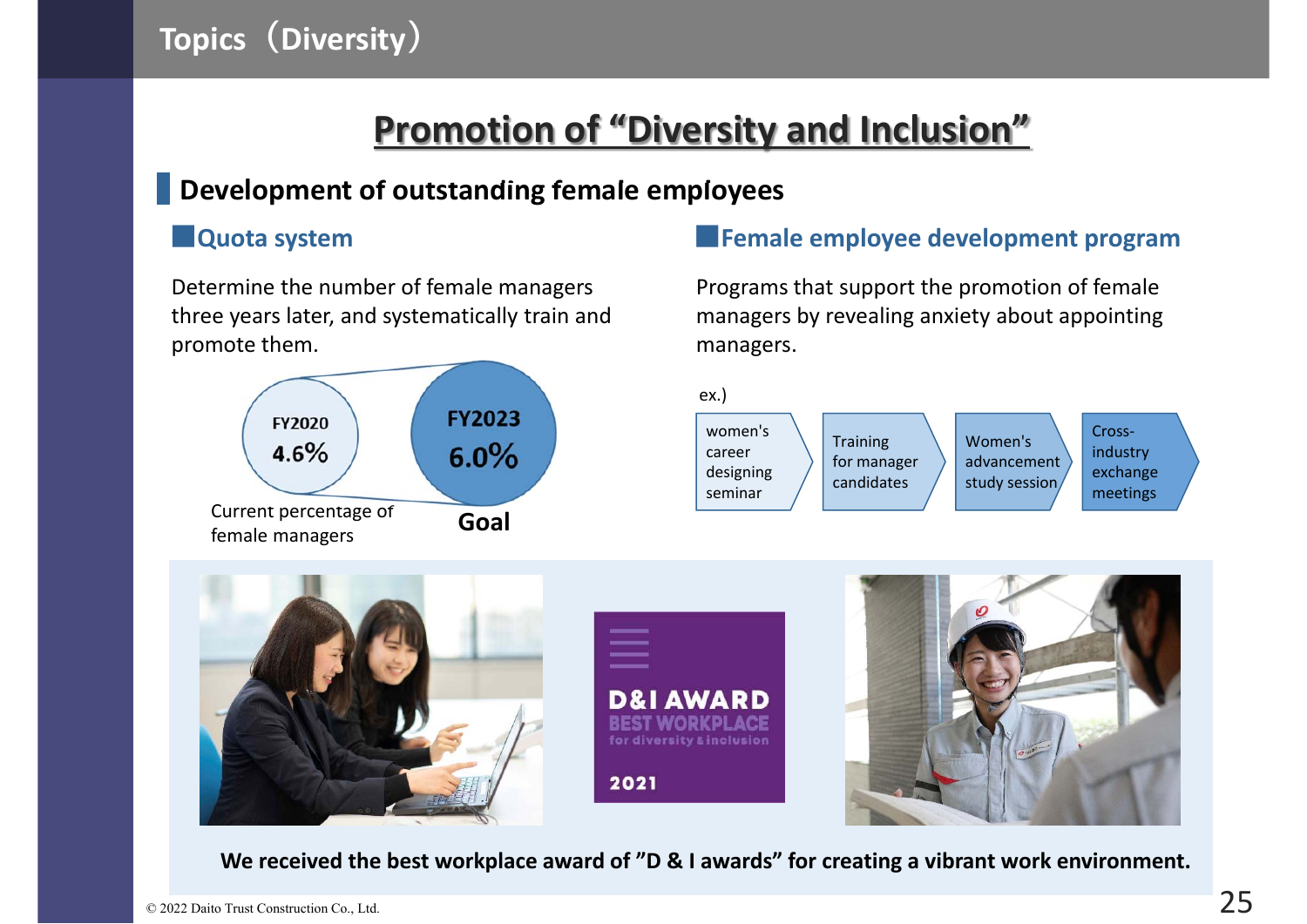# **Environmental Initiatives**

#### **Sales promotion of ZEH (Zero-Energy-House)**

- $\blacktriangleright$  Standardize proposal of ZEH rental housing business
- $\blacktriangleright$  Enriching the lineup of ZEH compatible products
- $\blacktriangleright$  Training for sales representatives to sale ZEH rental housing business



#### **Obtained J-credit scheme certification to reduce CO2 emissions**

#### **■Outline of J-Credit Scheme**

The J-Credit Scheme is designed to certify the amount of greenhouse gas emissions reduced and removed by sinks within Japan by the central government. Credits created under the scheme can be used for various purposes, such as achieving the targets of the Nippon Keidanren's Commitment to a Low Carbon Society, and carbon offset. The company plans to use these credits to offset CO2 emissions in our business activities.

#### **■The Company's initiatives**

It is expected to generate about 1,326t-CO2 credits annually emitted from 459 energy-saving housing such as ZEH rental housings. Of the various projects, we have obtained the first certification for a project that utilizes "new construction of energy-saving housing or renovation to energy-saving housing".

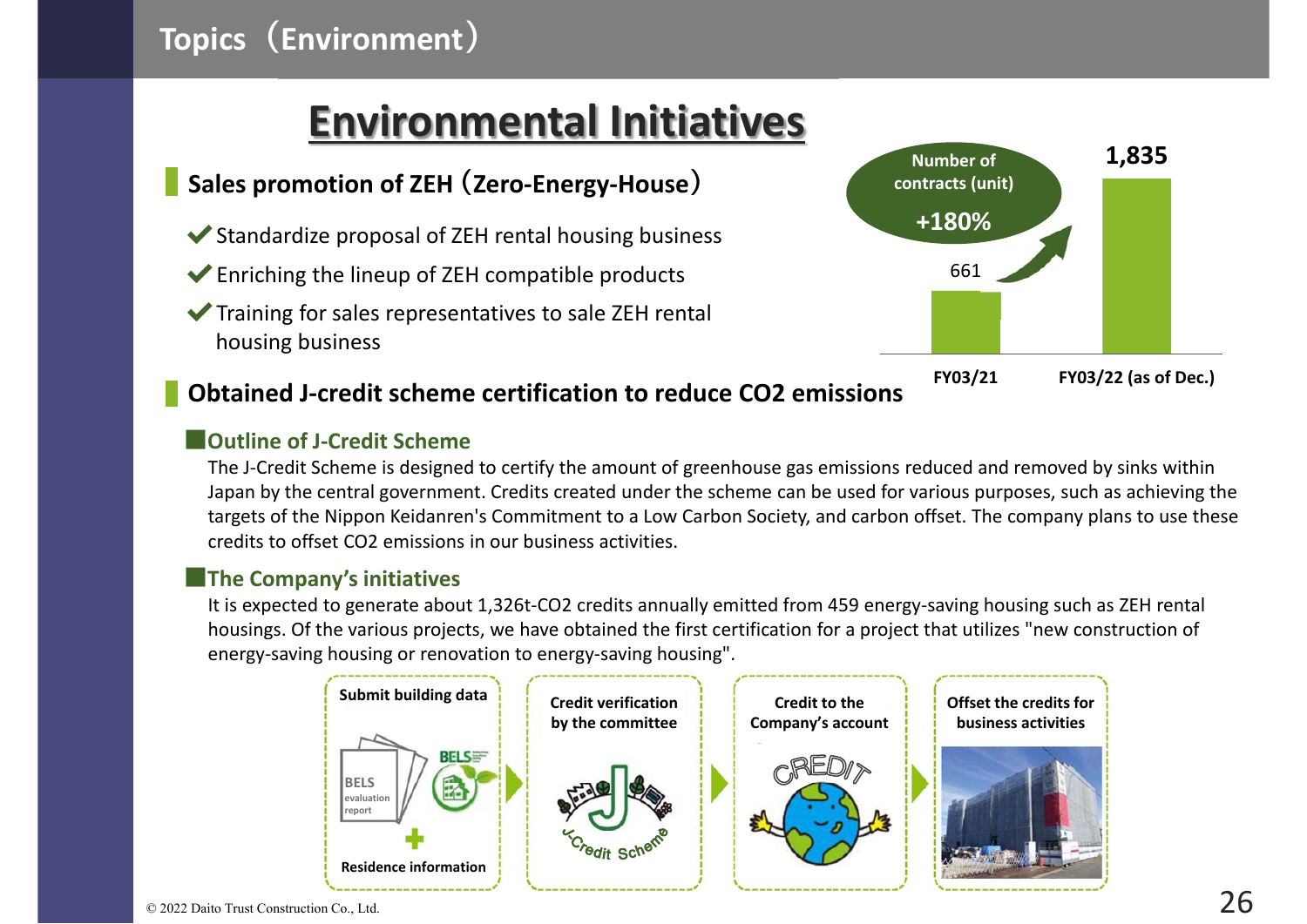# **Flexible workspace "JustCo" store opening plan**

#### **"JustCo Shibuya Hikarie" opens in January as a city center base (Hub)**

- $\blacktriangleright$  Seats number : 471 private rooms, 40 hot desks, and several private offices, etc.
- ◆ High occupancy rate at the opening

#### **Expanding suburban bases (Zone) centered on Hub**

- $\blacktriangleright$  Three Zones are scheduled to open in the suburbs from February to March
- $\blacktriangleright$  Relatively small space than Hubs (30~60 seats)
- ◆ Opening Zones not only in office buildings but also in stations and shopping malls





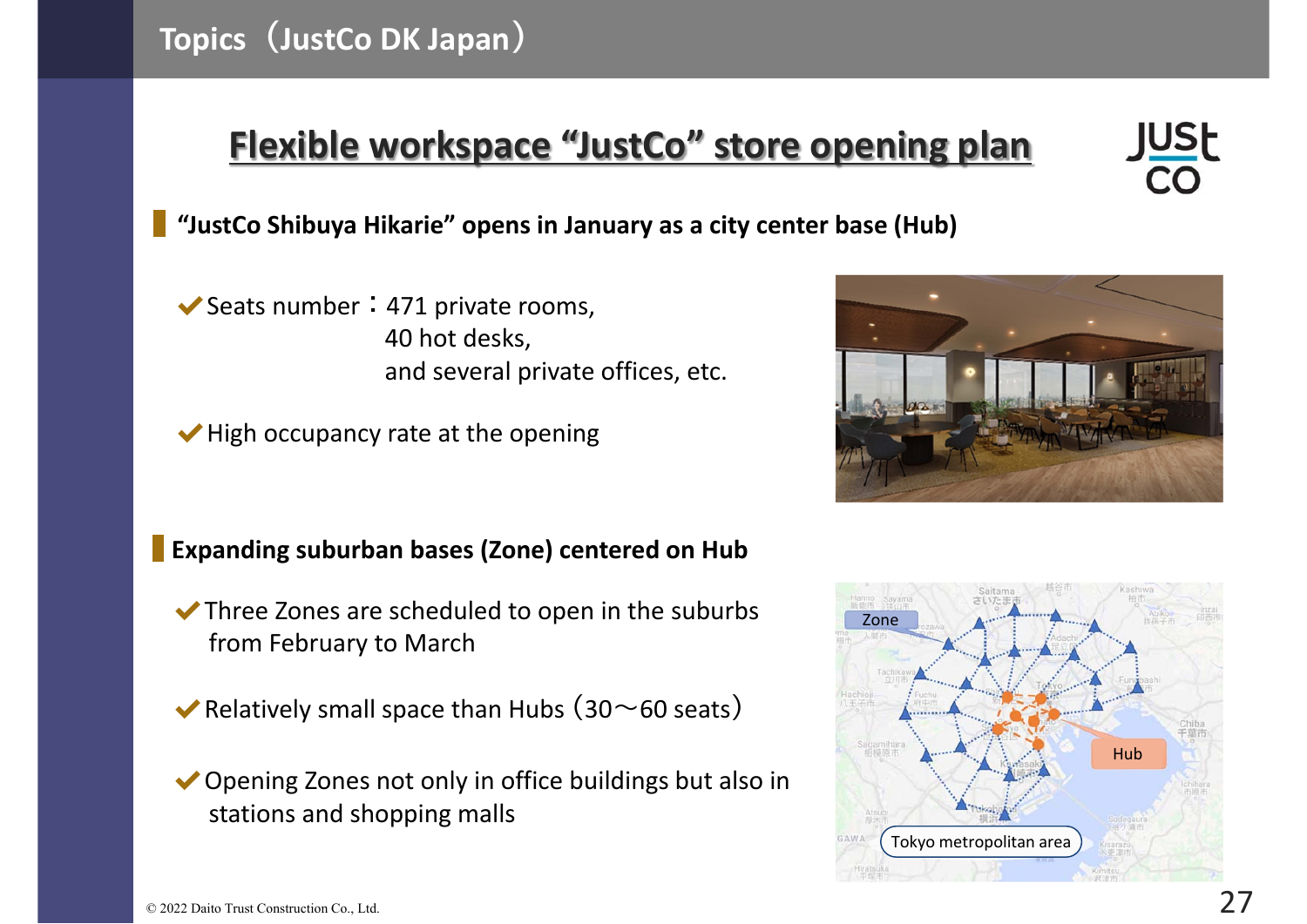# Ⅴ**. Appendix**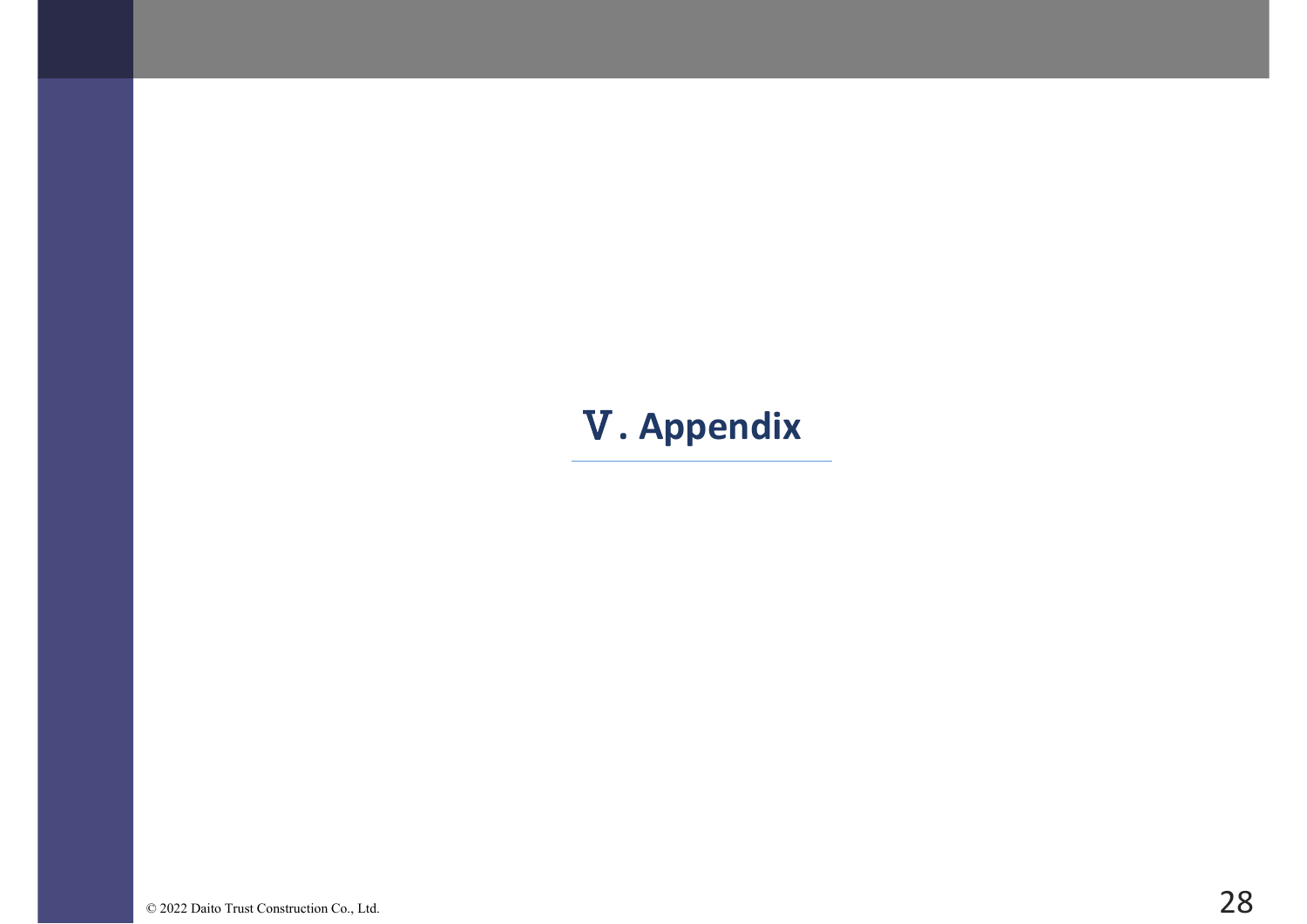# **Profit & Loss of each segment**

| <b>《Construction business</b> 》 | 21/33Q  | 22/33Q  | YoY                   | $22/3$ (plan) |
|---------------------------------|---------|---------|-----------------------|---------------|
| <b>Net sales</b>                | 305,850 | 318,186 | $+4.0%$               | 430,000       |
| <b>Gross profit</b>             | 82,210  | 83,801  | $+1.9%$               | 112,000       |
| (Gross profit margin)           | 26.9%   | 26.3%   | $\triangle$ 0.6p      | 26.0%         |
| <b>Operating income</b>         | 31,054  | 31,216  | $+0.5%$               | 40,000        |
| (Operating income margin)       | 10.2%   | 9.8%    | $\bigtriangleup$ 0.4p | 9.3%          |

| <b>K</b> Real estate business » | 21/33Q  | 22/33Q  | YoY      | $22/3$ (plan) |
|---------------------------------|---------|---------|----------|---------------|
| <b>Net sales</b>                | 756,325 | 796,198 | $+5.3%$  | 1,055,000     |
| <b>Gross profit</b>             | 80,609  | 94,807  | $+17.6%$ | 113,000       |
| (Gross profit margin)           | 10.7%   | 11.9%   | $+1.2p$  | 10.7%         |
| <b>Operating income</b>         | 47,934  | 61,220  | $+27.7%$ | 65,000        |
| (Operating income margin)       | 6.3%    | 7.7%    | $+1.4p$  | 6.2%          |

| <b>《Other businesses</b> 》 | 21/33Q | 22/33Q | YoY              | $22/3$ (plan) |
|----------------------------|--------|--------|------------------|---------------|
| <b>Net sales</b>           | 47,058 | 60,859 | $+29.3%$         | 85,000        |
| <b>Gross Profit</b>        | 18,251 | 19,066 | $+4.5%$          | 29,000        |
| (Gross profit margin)      | 38.8%  | 31.3%  | $\triangle$ 7.5p | 34.1%         |
| <b>Operating income</b>    | 9,692  | 8,152  | $\wedge$ 15.9%   | 14,000        |
| (Operating income margin)  | 20.6%  | 13.4%  | $\triangle$ 7.2p | 16.5%         |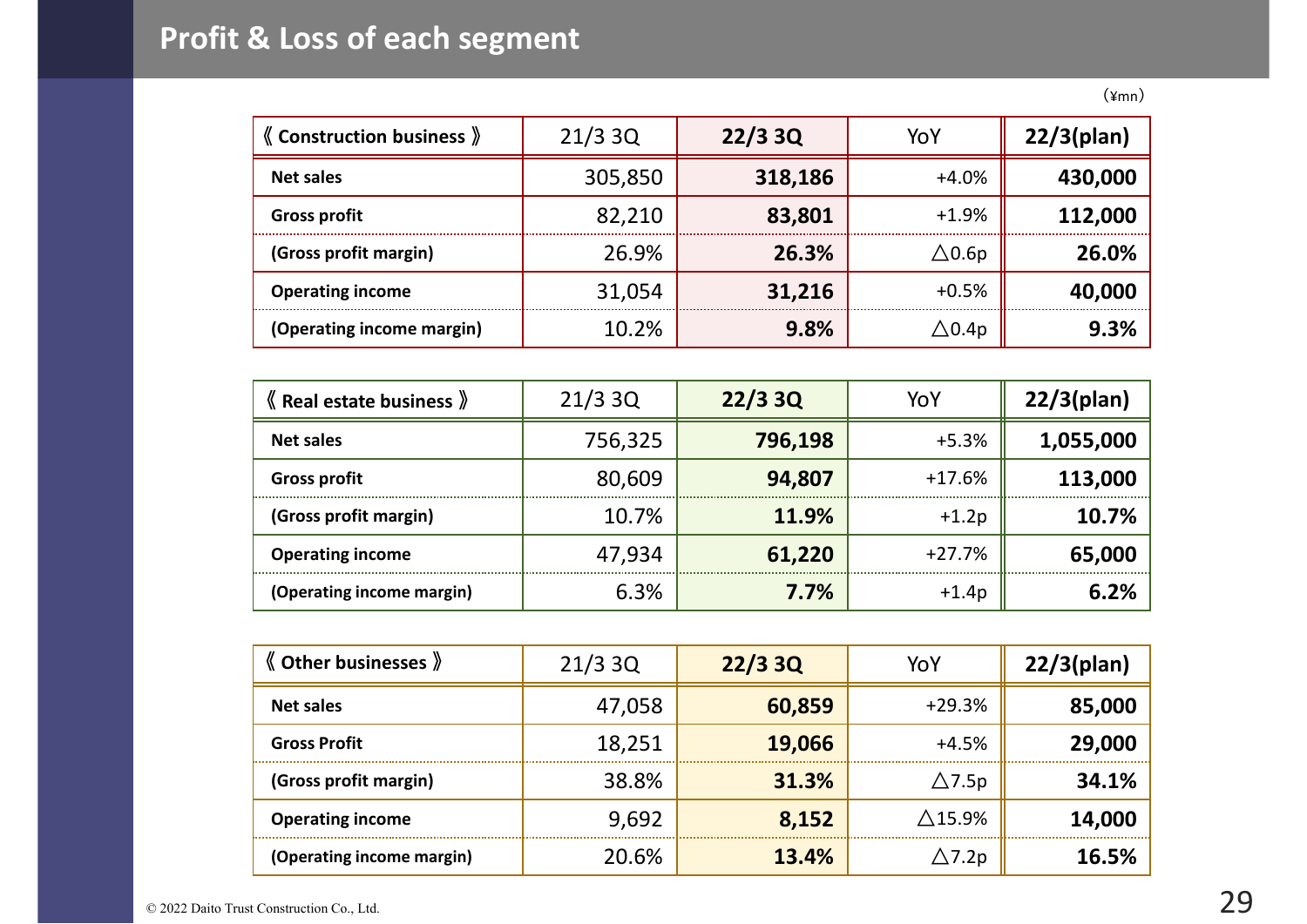|                          | 21/33Q  | 22/33Q  | YoY               | $22/3$ (plan) |  |
|--------------------------|---------|---------|-------------------|---------------|--|
| <b>Net sales</b>         | 307,586 | 322,189 | $+4.8%$           | 432,000       |  |
| Construction             | 305,852 | 319,609 | $+4.5%$           | 430,000       |  |
| Real estate & others     | 1,734   | 2,580   | +48.8%            | 2,000         |  |
| <b>Gross profit</b>      | 87,436  | 84,257  | $\Delta$ 3.6%     | 114,200       |  |
| Construction             | 86,193  | 82,916  | $\triangle$ 3.8%  | 112,800       |  |
| Real estate & others     | 1,243   | 1,341   | $+7.9%$           | 1,400         |  |
| <b>SG&amp;A expenses</b> | 70,364  | 69,904  | $\triangle$ 15.9% | 104,200       |  |
| <b>Operating income</b>  | 17,071  | 14,353  | $+4.5%$           | 10,000        |  |
| <b>Ordinary income</b>   | 59,349  | 58,685  | $\triangle$ 1.1%  | 55,000        |  |
| <b>Net income</b>        | 52,118  | 51,940  | $\Delta$ 0.3%     | 48,000        |  |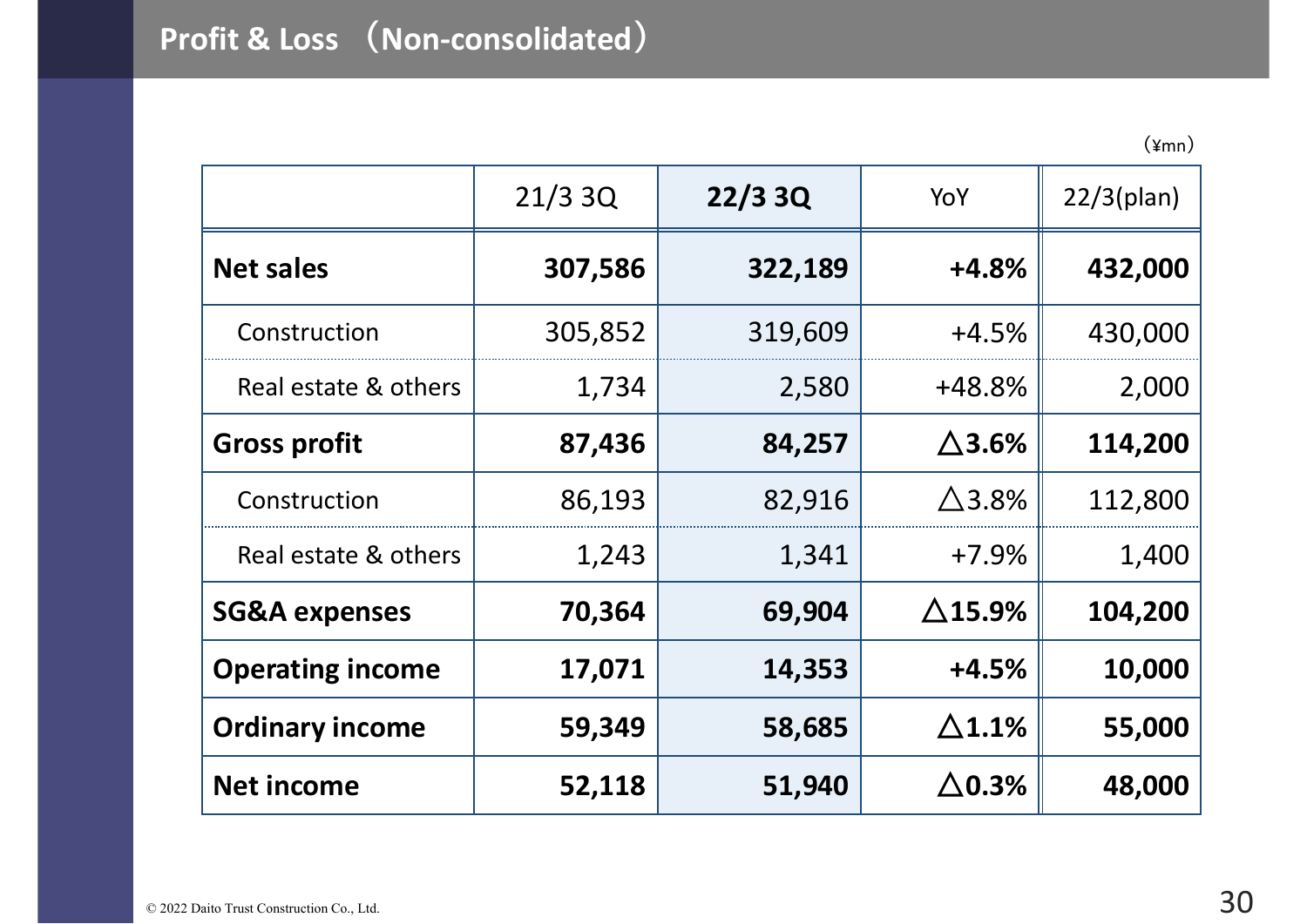|                                                   |         | $20/3$ 3Q   | 21/33Q  |             | 22/33Q        |             |                  |               |
|---------------------------------------------------|---------|-------------|---------|-------------|---------------|-------------|------------------|---------------|
|                                                   | Amount  | (Ratio)     | Amount  | (Ratio)     | <b>Amount</b> | (Ratio)     | YoY              | $22/3$ (plan) |
| Lease up of rental<br>housing units <sup>*1</sup> | 659,616 | (90.5%)     | 687,066 | (90.8%)     | 718,677       | (90.3%)     | $+4.6%$          | 954,000       |
| <b>Building and</b><br>repairs                    | 27,678  | (3.8%)      | 25,617  | (3.4%)      | 28,993        | (3.6%)      | $+13.2%$         | 32,500        |
| <b>Brokerage of</b><br>rental estate              | 13,541  | (1.9%)      | 13,321  | (1.7%)      | 15,820        | (2.0%)      | $+18.8%$         | 23,600        |
| <b>Rental guarantee</b><br>business               | 10,314  | (1.4%)      | 11,904  | (1.6%)      | 13,293        | (1.7%)      | $+11.7%$         | 18,500        |
| <b>Electricity business</b>                       | 5,878   | (0.8%       | 6,025   | (0.8% )     | 5,873         | (0.7%)      | $\triangle$ 2.5% | 7,600         |
| Leasing business*                                 | 4,903   | (0.7%)      | 5,090   | (0.7%)      | 4,942         | $(0.6\%)$   | $\triangle$ 2.9% | 6,800         |
| <b>Others</b>                                     | 6,535   | (0.9%       | 7,300   | $(1.0\%)$   | 8,597         | $(1.1\%)$   | $+17.8%$         | 12,000        |
| Total                                             | 728,468 | $(100.0\%)$ | 756,325 | $(100.0\%)$ | 796,198       | $(100.0\%)$ | $+5.3%$          | 1,055,000     |

※<sup>1</sup> Sub-lease contract in Lease Management Trust System by Daito Kentaku Partners.

※<sup>2</sup> Mainly Shinagawa East One Tower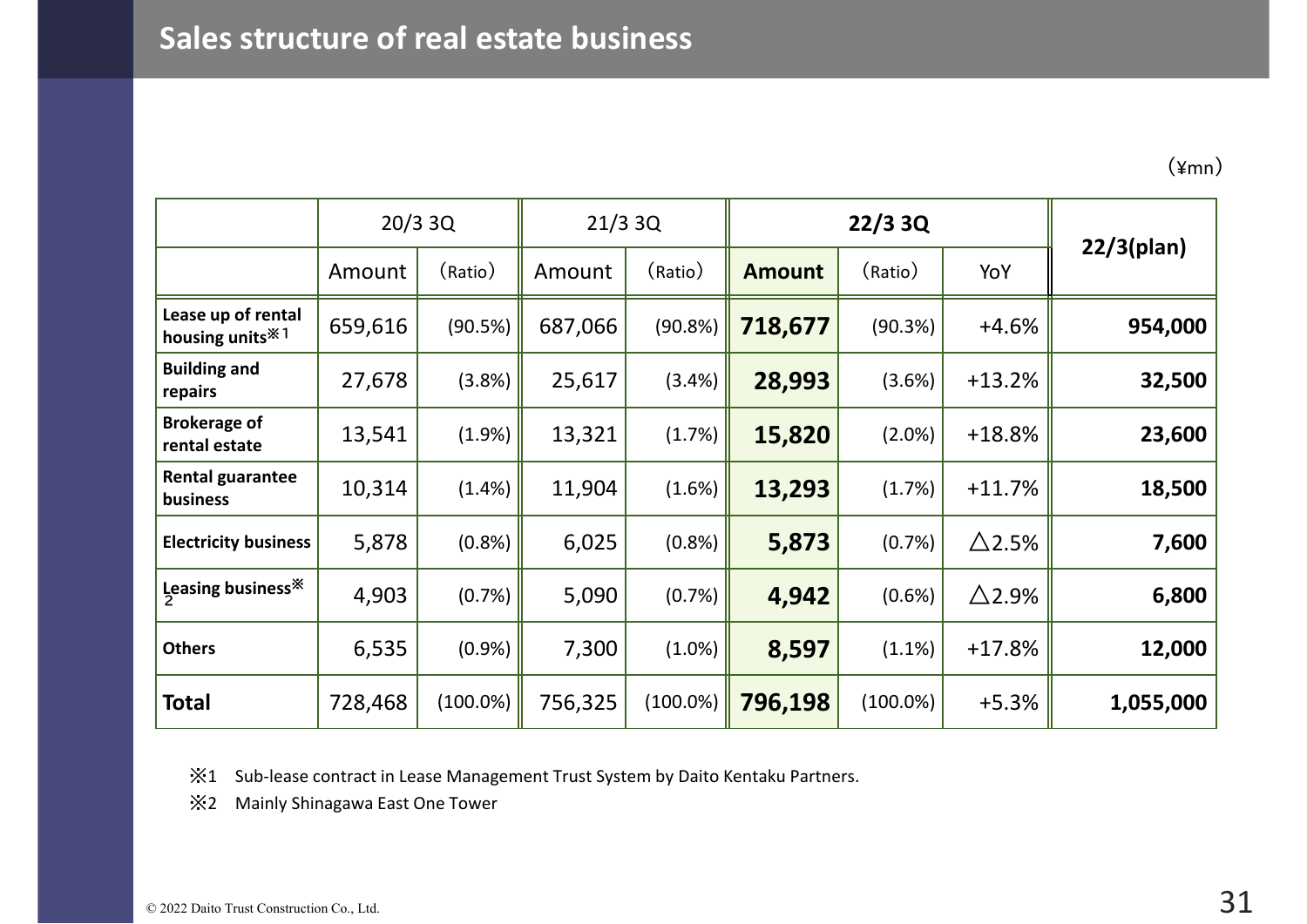|                            |            | <b>Construction Business</b> |          |              |            |                    |                  |              |  |  |  |  |
|----------------------------|------------|------------------------------|----------|--------------|------------|--------------------|------------------|--------------|--|--|--|--|
|                            |            | <b>Daito Construction</b>    |          |              |            | <b>Daito Steel</b> |                  |              |  |  |  |  |
|                            | 21/3<br>3Q | 22/3<br>3Q                   | YoY      | 22/3<br>plan | 21/3<br>3Q | 22/3<br>3Q         | YoY              | 22/3<br>plan |  |  |  |  |
| <b>Net sales</b>           | 3,730      | 4,591                        | $+23.1%$ | 7,303        | 2,835      | 3,491              | $+23.2%$         | 4,235        |  |  |  |  |
| Gross profit               | 188        | 303                          | $+61.1%$ | 410          | 104        | 158                | $+52.4%$         | 157          |  |  |  |  |
| <b>SG&amp;A</b> expenses   | 101        | 109                          | $+7.5%$  | 185          | 63         | 62                 | $\triangle$ 1.3% | 85           |  |  |  |  |
| <b>Operating</b><br>income | 87         | 194                          | +123.4%  | 225          | 40         | 95                 | +136.5%          | 72           |  |  |  |  |
| <b>Ordinary</b><br>income  | 127        | 137                          | +86.9%   | 291          | 39         | 94                 | +139.4%          | 69           |  |  |  |  |
| <b>Net income</b>          | 85         | 163                          | +90.4%   | 202          | 26         | 62                 | +136.5%          | 48           |  |  |  |  |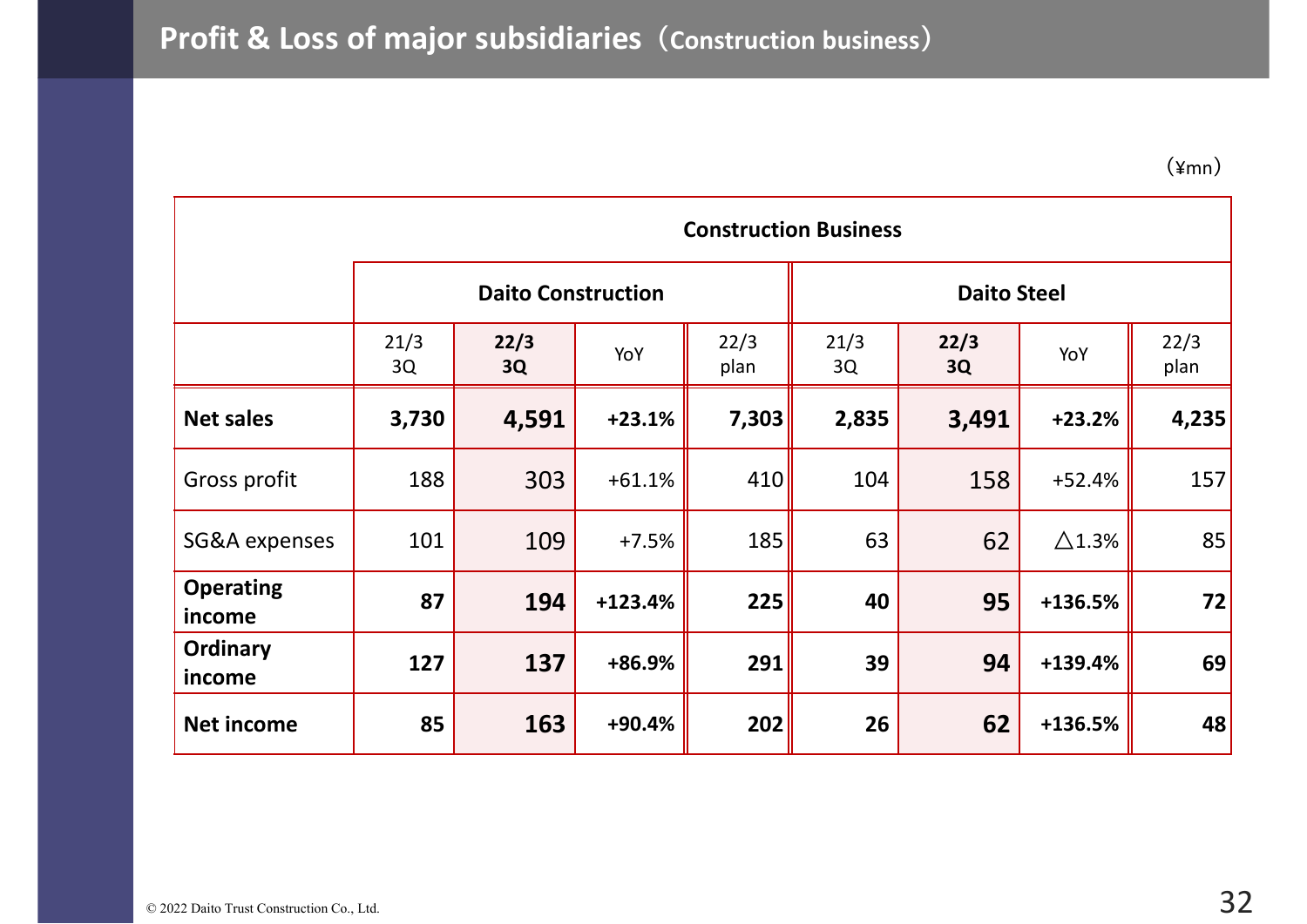|                             |            | <b>Real estate business</b>   |          |              |                              |            |                   |              |  |  |  |  |  |
|-----------------------------|------------|-------------------------------|----------|--------------|------------------------------|------------|-------------------|--------------|--|--|--|--|--|
|                             |            | <b>Daito Kentaku Partners</b> |          |              | <b>Daito Kentaku Leasing</b> |            |                   |              |  |  |  |  |  |
|                             | 21/3<br>3Q | 22/3<br>3Q                    | YoY      | 22/3<br>plan | 21/3<br>3Q                   | 22/3<br>3Q | YoY               | 22/3<br>plan |  |  |  |  |  |
| <b>Net sales</b>            | 725,824    | 762,424                       | $+5.0%$  | 1,004,010    | 19,180                       | 20,796     | $+8.4%$           | 28,152       |  |  |  |  |  |
| Gross profit                | 59,569     | 71,158                        | $+19.5%$ | 79,404       | 8,756                        | 9,017      | $+3.0%$           | 12,206       |  |  |  |  |  |
| <b>SG&amp;A</b><br>expenses | 16,370     | 16,834                        | $+2.8%$  | 23,369       | 4,802                        | 6,144      | $+27.9%$          | 10,150       |  |  |  |  |  |
| <b>Operating</b><br>Income  | 43,198     | 54,324                        | $+25.8%$ | 56,035       | 3,953                        | 2,873      | $\triangle$ 27.3% | 2,055        |  |  |  |  |  |
| <b>Ordinary</b><br>income   | 43,864     | 55,032                        | $+25.5%$ | 56,972       | 4,062                        | 3,154      | $\triangle$ 22.3% | 3,017        |  |  |  |  |  |
| <b>Net income</b>           | 31,393     | 38,219                        | $+21.7%$ | 39,295       | 2,586                        | 2,093      | $\triangle$ 19.1% | 1,803        |  |  |  |  |  |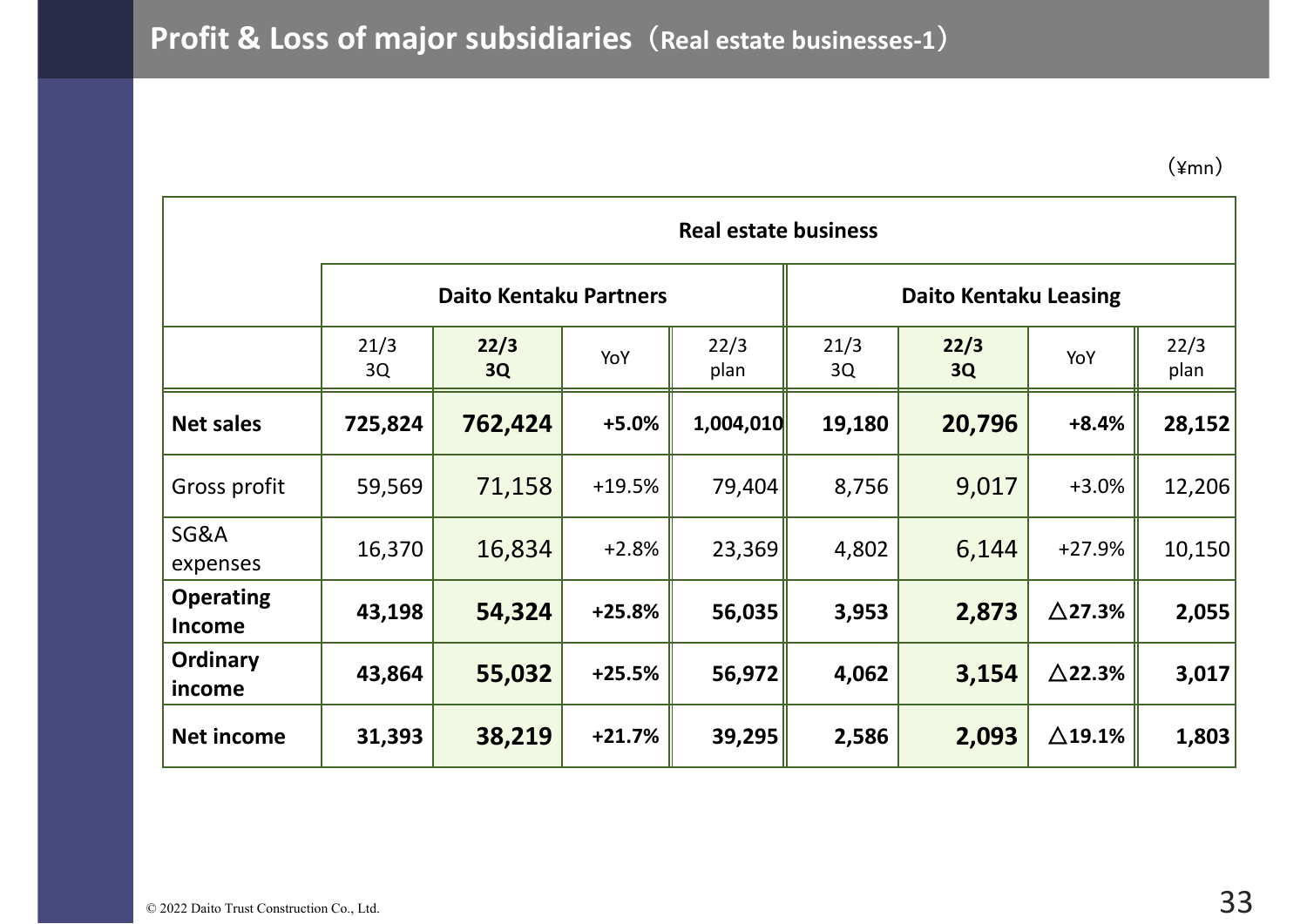$(\text{4mn})$ 

|                            | <b>Real estate business</b> |                    |          |              |                       |                 |          |              |  |  |  |  |  |
|----------------------------|-----------------------------|--------------------|----------|--------------|-----------------------|-----------------|----------|--------------|--|--|--|--|--|
|                            |                             | <b>House Leave</b> |          |              | <b>Housecom Group</b> |                 |          |              |  |  |  |  |  |
|                            | 21/3<br>3Q                  | 22/3<br>3Q         | YoY      | 22/3<br>plan | 21/3<br>3Q            | 22/3<br>3Q      | YoY      | 22/3<br>plan |  |  |  |  |  |
| <b>Net sales</b>           | 11,904                      | 13,293             | $+11.7%$ | 18,500       | 8,328                 | 9,687           | $+16.3%$ | 14,630       |  |  |  |  |  |
| Gross profit               | 11,468                      | 12,786             | $+11.5%$ | 17,822       | 7,090                 | 8,500           | +19.8%   | 12,736       |  |  |  |  |  |
| SG&A<br>expenses           | 2,991                       | 3,274              | $+9.5%$  | 4,822        | 7,447                 | 8,929           | +19.9%   | 12,242       |  |  |  |  |  |
| <b>Operating</b><br>income | 8,476                       | 9,512              | $+12.2%$ | 13,000       | $\triangle$ 356       | $\triangle$ 428 |          | 493          |  |  |  |  |  |
| Ordinary<br>income         | 8,483                       | 9,520              | $+12.2%$ | 13,008       | $\triangle$ 336       | $\triangle$ 417 |          | 656          |  |  |  |  |  |
| <b>Net income</b>          | 5,899                       | 6,609              | $+12.0%$ | 9,025        | $\triangle$ 331       | $\triangle$ 337 |          | 486          |  |  |  |  |  |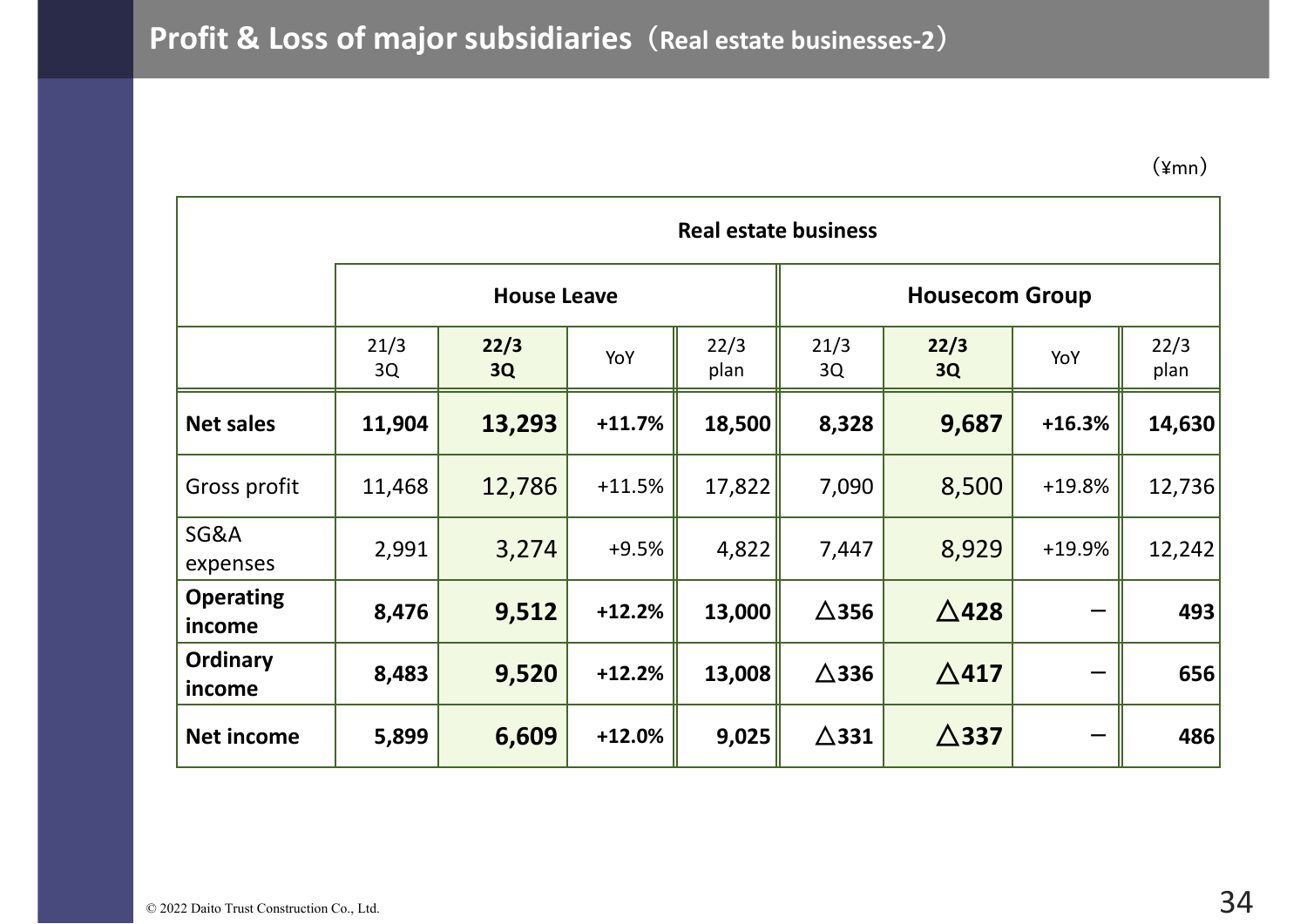|                            | (Financial business)<br><b>Other businesses</b> |            |                   |              |                    |            |          |              |            |            |                   |              |  |  |
|----------------------------|-------------------------------------------------|------------|-------------------|--------------|--------------------|------------|----------|--------------|------------|------------|-------------------|--------------|--|--|
|                            | <b>Daito Finance</b>                            |            |                   |              | <b>House Guard</b> |            |          |              |            | D.T.C      |                   |              |  |  |
|                            | 21/3<br>3Q                                      | 22/3<br>3Q | YoY               | 22/3<br>plan | 21/3<br>3Q         | 22/3<br>3Q | YoY      | 22/3<br>plan | 21/3<br>3Q | 22/3<br>3Q | YoY               | 22/3<br>Plan |  |  |
| <b>Net sales</b>           | 1,816                                           | 1,610      | $\Delta$ 11.4%    | 2,300        | 3,080              | 3,255      | $+2.4%$  | 4,501        | 9,214      | 12,716     | $+71.1%$          | 16,790       |  |  |
| Gross profit               | 1,534                                           | 1,231      | $\triangle$ 20.9% | 1,755        | 1,233              | 1,445      | $+20.8%$ | 1,924        | 1,240      | 783        | $\triangle$ 48.1% | 1,719        |  |  |
| SG&A<br>expenses           | 195                                             | 234        | $+20.2%$          | 268          | 943                | 1,024      | $+7.8%$  | 1,510        | 19         | 21         | $+16.6%$          | 25           |  |  |
| <b>Operating</b><br>income | 1,339                                           | 979        | $\triangle$ 26.9% | 1,487        | 289                | 421        | +73.8%   | 413          | 1,221      | 762        | $\triangle$ 50.3% | 1,694        |  |  |
| Ordinary<br>income         | 1,013                                           | 520        | $\triangle$ 48.7% | 1,015        | 289                | 421        | +73.8%   | 413          | 1,221      | 764        | $\Delta$ 50.0%    | 1,694        |  |  |
| <b>Net income</b>          | 701                                             | 357        | $\triangle$ 49.1% | 1,058        | 208                | 300        | $+72.5%$ | 287          | 1,221      | 764        | $\Delta$ 50.0%    | 1,694        |  |  |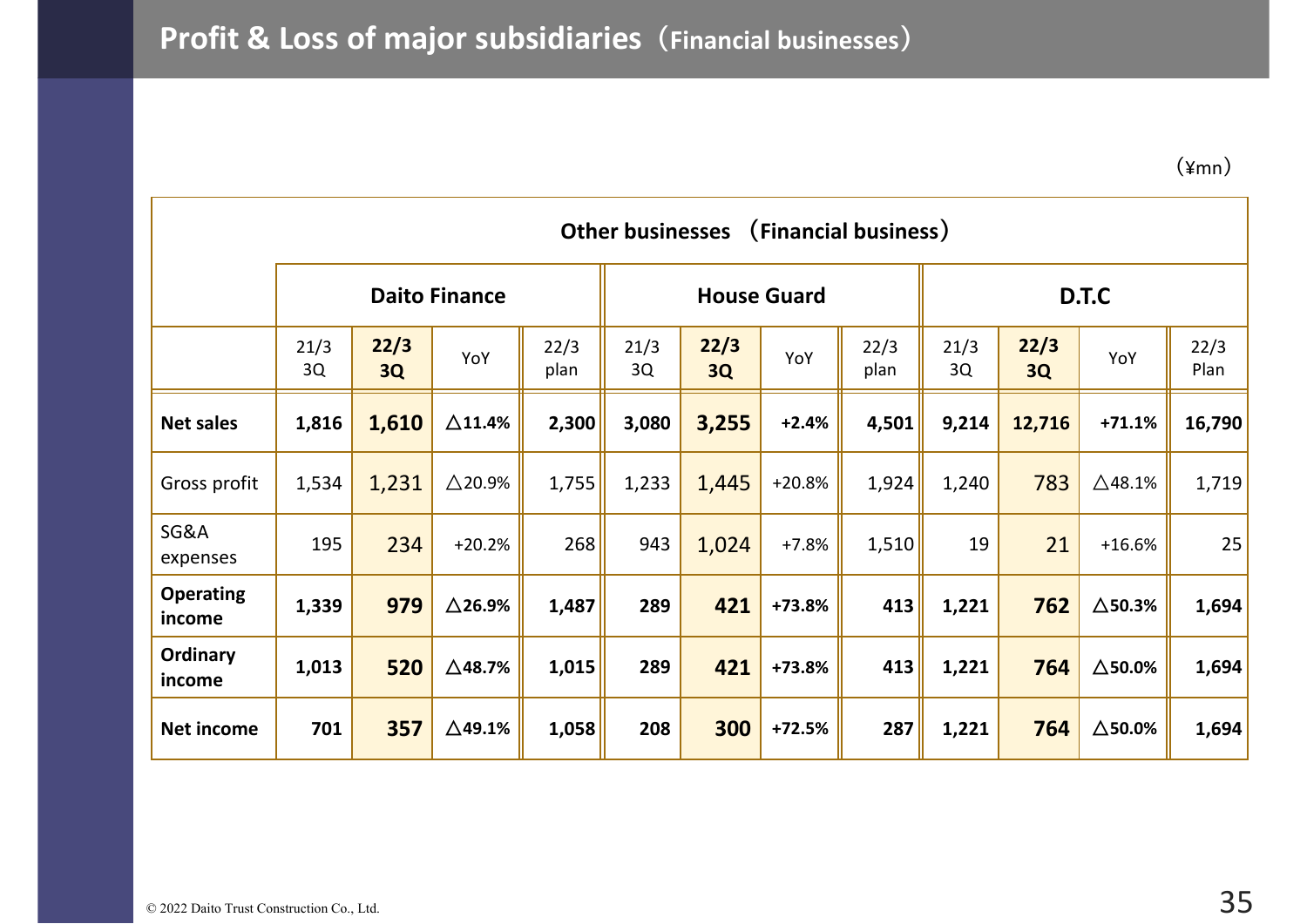|                             |            |                     | <b>Other businesses</b> |              | (Energy, Care, Investment condominium business) |            |                  |              |             |                  |     |              |  |
|-----------------------------|------------|---------------------|-------------------------|--------------|-------------------------------------------------|------------|------------------|--------------|-------------|------------------|-----|--------------|--|
|                             |            | <b>Gaspal Group</b> |                         |              | <b>Care Partner</b>                             |            |                  |              |             | <b>INVALANCE</b> |     |              |  |
|                             | 21/3<br>3Q | 22/3<br>3Q          | YoY                     | 22/3<br>plan | 21/3<br>3Q                                      | 22/3<br>3Q | YoY              | 22/3<br>plan | 21/3<br>3Q  | 22/3<br>3Q       | YoY | 22/3<br>plan |  |
| <b>Net sales</b>            | 21,997     | 23,498              | $+6.8%$                 | 33,802       | 11,188                                          | 11,304     | $+1.0%$          | 15,300       | 3,555       | 15,646           |     | 19,887       |  |
| Gross profit                | 11,198     | 10,860              | $\triangle$ 3.0%        | 16,846       | 1,438                                           | 1,429      | $\triangle$ 0.7% | 1,816        | 699         | 2,293            |     | 3,206        |  |
| <b>SG&amp;A</b><br>expenses | 5,704      | 6,224               | $+9.1\%$                | 8,496        | 878                                             | 861        | $\triangle$ 2.0% | 1,316        | 681         | 1,777            | —   | 2,631        |  |
| <b>Operating</b><br>income  | 5,494      | 4,635               | $\triangle$ 15.6%       | 8,350        | 560                                             | 568        | $+1.4%$          | 500          | 18          | 515              | —   | 575          |  |
| Ordinary<br>income          | 5,099      | 4,253               | $\triangle$ 16.6%       | 7,608        | 542                                             | 540        | $\Delta$ 0.3%    | 480          | 52          | 551              |     | 552          |  |
| Net income                  | 3,551      | 2,932               | $\triangle$ 17.4%       | 5,278        | 360                                             | 355        | $\triangle$ 1.4% | 331          | $\Delta$ 46 | 393              |     | 382          |  |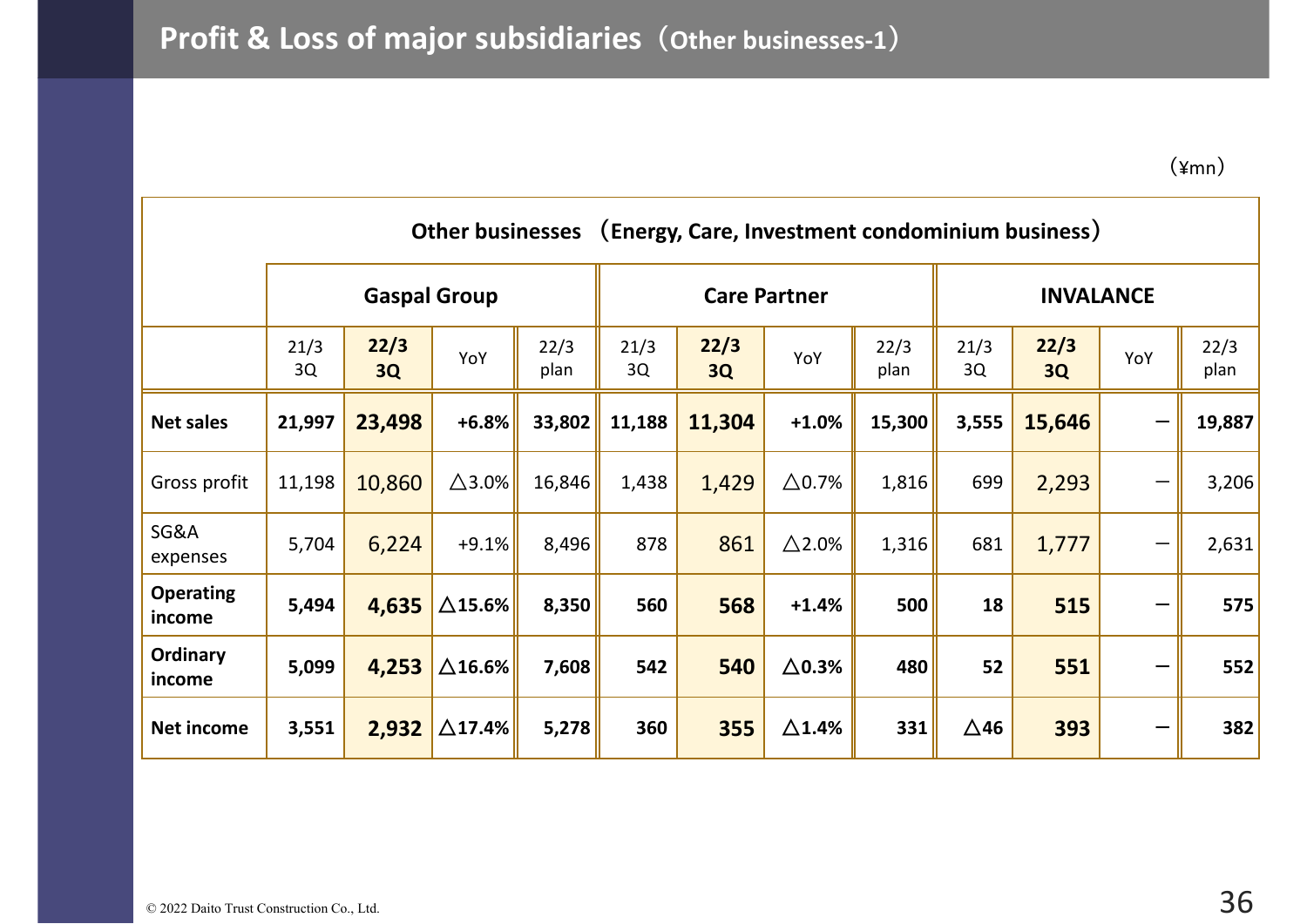|                                   | Other businesses (Overseas business) |                                                      |                   |                 |                 |                                                         |                   |                 |  |  |  |  |  |
|-----------------------------------|--------------------------------------|------------------------------------------------------|-------------------|-----------------|-----------------|---------------------------------------------------------|-------------------|-----------------|--|--|--|--|--|
|                                   |                                      | <b>DAITO ASIA DEVELOPMENT</b><br>(MALAYSIA) SDN.BHD. |                   |                 |                 | <b>DAITO ASIA DEVELOPMENT</b><br>(MALAYSIA) II SDN.BHD. |                   |                 |  |  |  |  |  |
|                                   | 21/3<br>3Q                           | 22/3<br>3Q                                           | YoY               | 22/3<br>plan    | 21/3<br>3Q      | 22/3<br><b>3Q</b>                                       | YoY               | 22/3<br>plan    |  |  |  |  |  |
| <b>Net sales</b>                  | 591                                  | 229                                                  | $\Delta$ 61.2%    | 1,359           | 965             | 434                                                     | $\triangle$ 54.9% | 1,808           |  |  |  |  |  |
| Gross profit                      | $\triangle$ 112                      | $\triangle$ 308                                      |                   | 264             | $\mathbf 0$     | $\triangle$ 253                                         |                   | 287             |  |  |  |  |  |
| SG&A<br>expenses                  | 403                                  | 307                                                  | $\triangle$ 24.0% | 657             |                 | 495                                                     | $\triangle$ 14.2% | 844             |  |  |  |  |  |
| <b>Operating</b><br><b>Income</b> | $\Delta$ 516                         | $\triangle$ 615                                      |                   | $\triangle$ 393 | $\triangle$ 577 | $\triangle$ 748                                         |                   | $\triangle$ 557 |  |  |  |  |  |
| <b>Ordinary</b><br>income         | $\triangle$ 647                      | $\triangle$ 858                                      |                   | $\triangle$ 413 | $\triangle$ 713 | $\Delta$ 1,013                                          |                   | $\triangle$ 571 |  |  |  |  |  |
| <b>Net income</b>                 | $\Delta$ 647                         | $\triangle$ 861                                      |                   | $\triangle$ 413 | $\triangle$ 796 | $\Delta$ 1,019                                          |                   | $\triangle$ 571 |  |  |  |  |  |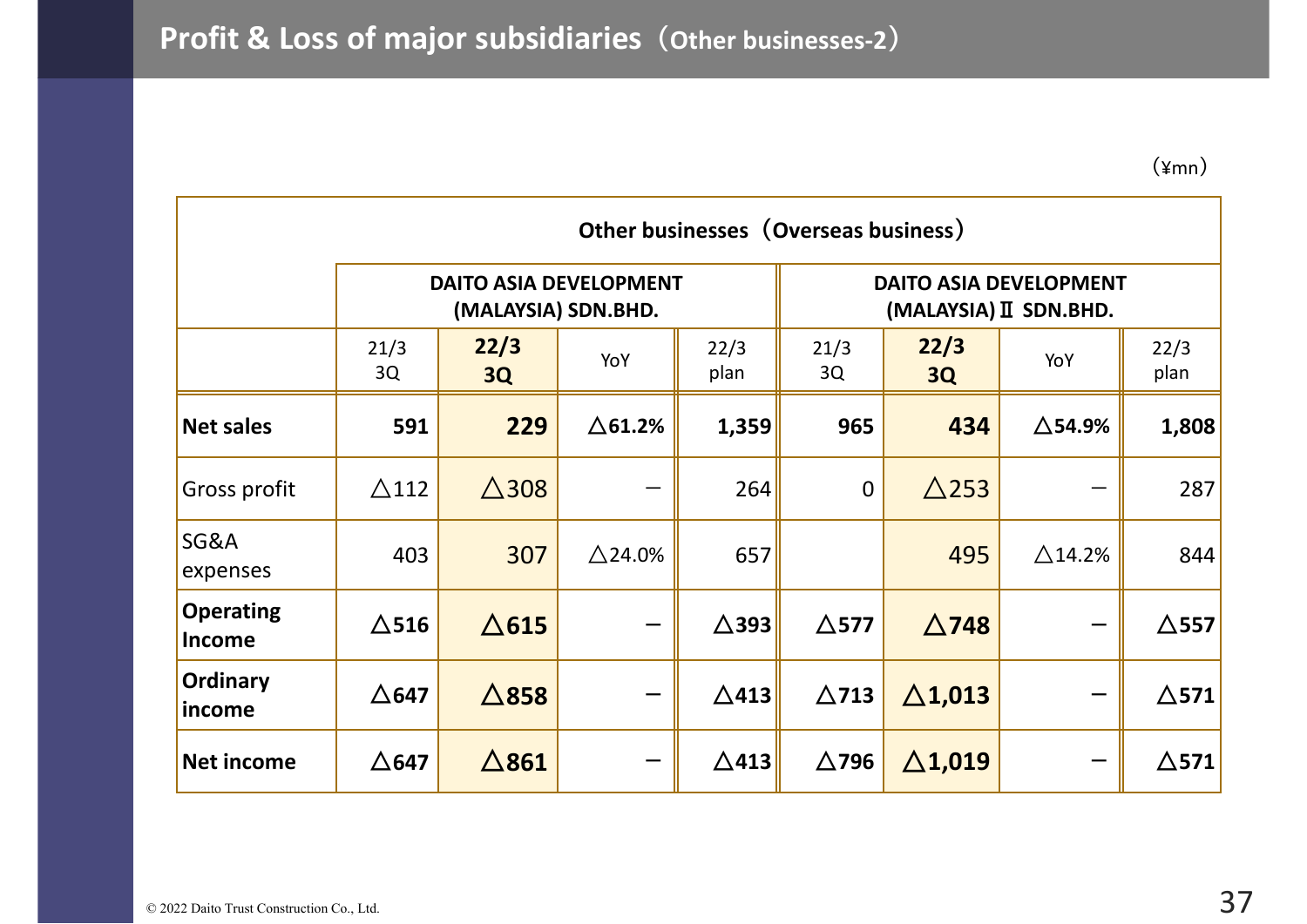| $(\text{\texttt{Ymn}})$<br>Amount of orders received |         |         |         |                   |               |  |
|------------------------------------------------------|---------|---------|---------|-------------------|---------------|--|
|                                                      | 20/33Q  | 21/33Q  | 22/33Q  | YoY               | $22/3$ (plan) |  |
| <b>Residential use</b>                               | 333,674 | 186,222 | 261,988 | $+40.7%$          | 424,500       |  |
| <b>Rental housing</b>                                | 331,959 | 184,229 | 260,799 | $+41.6%$          | 422,000       |  |
| <b>Detached housing</b>                              | 1,714   | 1,992   | 1,189   | $\triangle$ 40.3% | 2,500         |  |
| <b>Commercial use</b>                                | 4,144   | 7,183   | 7,380   | $+2.7%$           | 13,000        |  |
| <b>Building and repairs</b>                          | 30,250  | 31,311  | 31,429  | $+0.4%$           | 42,500        |  |
| <b>Total</b>                                         | 368,069 | 224,717 | 300,799 | $+33.9%$          | 480,000       |  |

#### **■Net income from completed construction**

 $(\frac{2}{\pi})$ 

|                             | 20/33Q  | 21/33Q  | 22/33Q  | YoY      | $22/3$ (plan) |  |
|-----------------------------|---------|---------|---------|----------|---------------|--|
| <b>Residential use</b>      | 366,041 | 294,232 | 304,679 | $+3.6%$  | 413,000       |  |
| <b>Rental housing</b>       | 364,327 | 292,624 | 302,337 | $+3.3%$  | 410,500       |  |
| <b>Detached housing</b>     | 1,714   | 1,608   | 2,341   | $+45.6%$ | 2,500         |  |
| <b>Commercial use</b>       | 3,662   | 4,231   | 7,039   | $+66.4%$ | 7,000         |  |
| <b>Building and repairs</b> | 31,861  | 33,002  | 35,460  | $+7.4%$  | 42,500        |  |
| <b>Total</b>                | 401,565 | 331,467 | 347,180 | $+4.7%$  | 462,500       |  |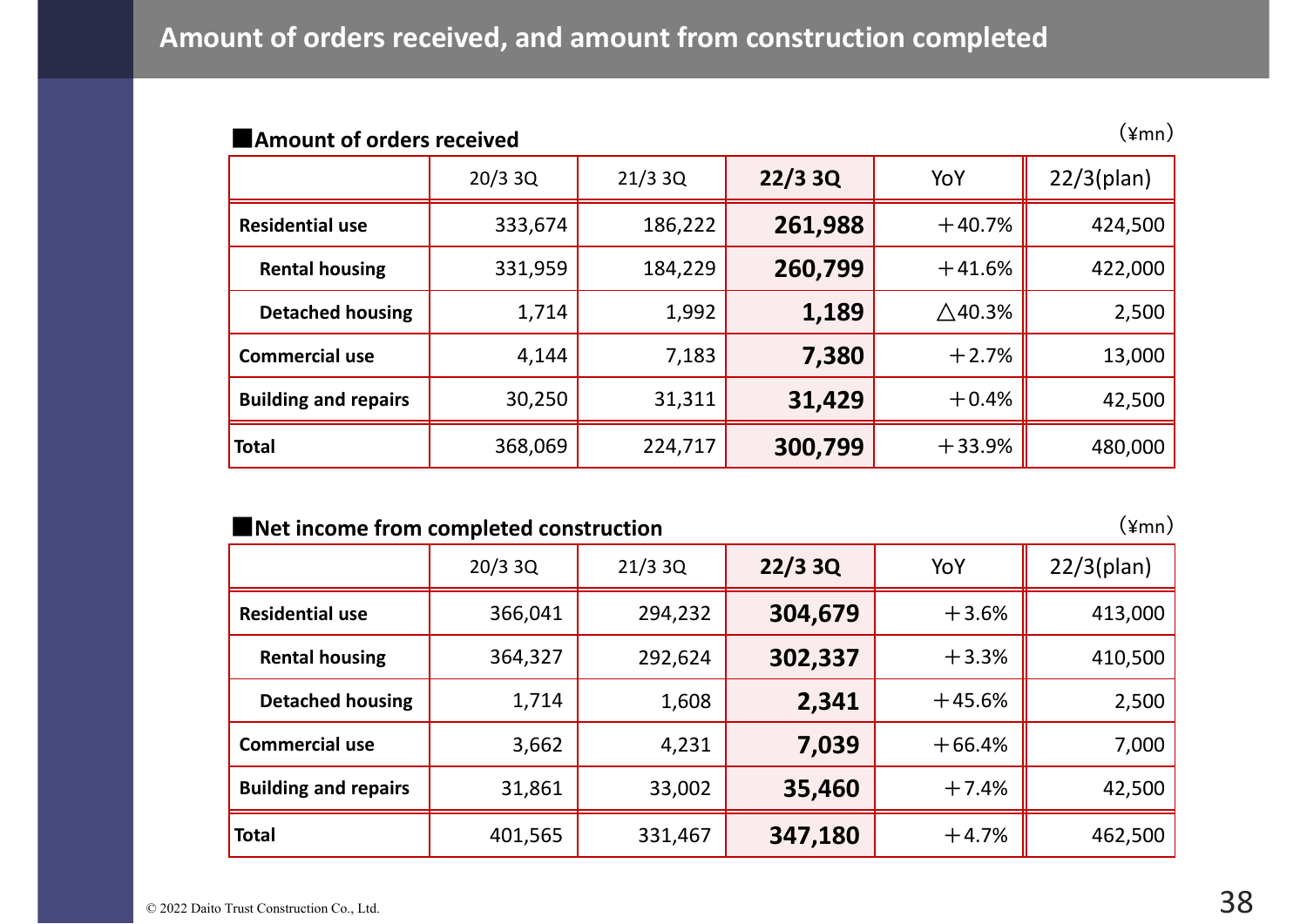|                                                               | 20/12  | 21/12  | YoY             | $22/3$ (plan) |
|---------------------------------------------------------------|--------|--------|-----------------|---------------|
| <b>Total employees</b>                                        | 13,439 | 13,457 | $+18$           | 13,600        |
| Sales representative in<br>construction business <sup>※</sup> | 2,806  | 2,693  | $\triangle$ 113 | 2,850         |
| <b>Engineers</b>                                              | 3,355  | 3,058  | $\triangle$ 277 | 3,200         |
| <b>Sales representative</b><br>In real estate business        | 1,634  | 1,672  | $+38$           | 1,670         |



※ Including customer support division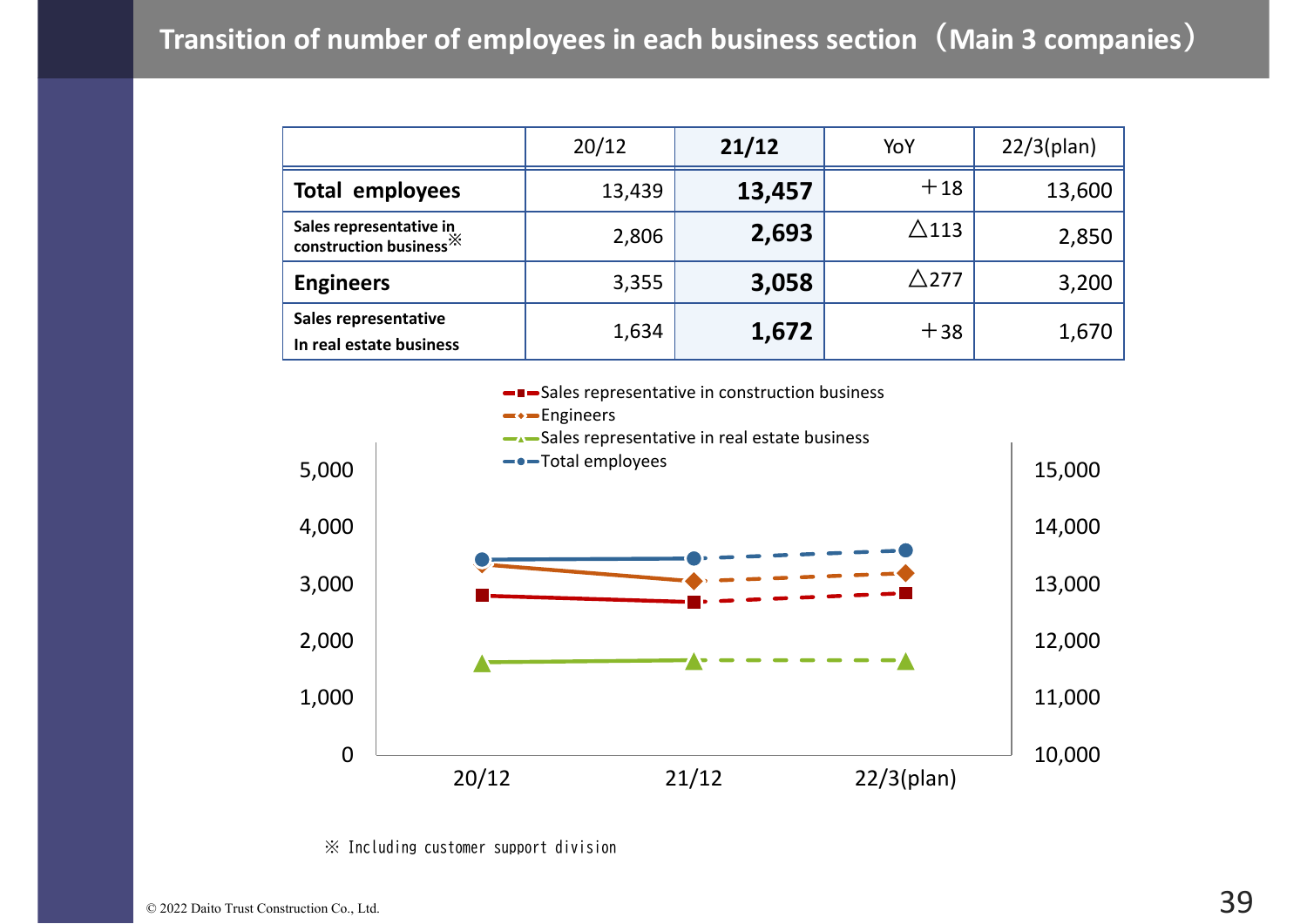### **Orders received compared with FY21/3**

### **■1-3Q comparison ■3Q comparison**



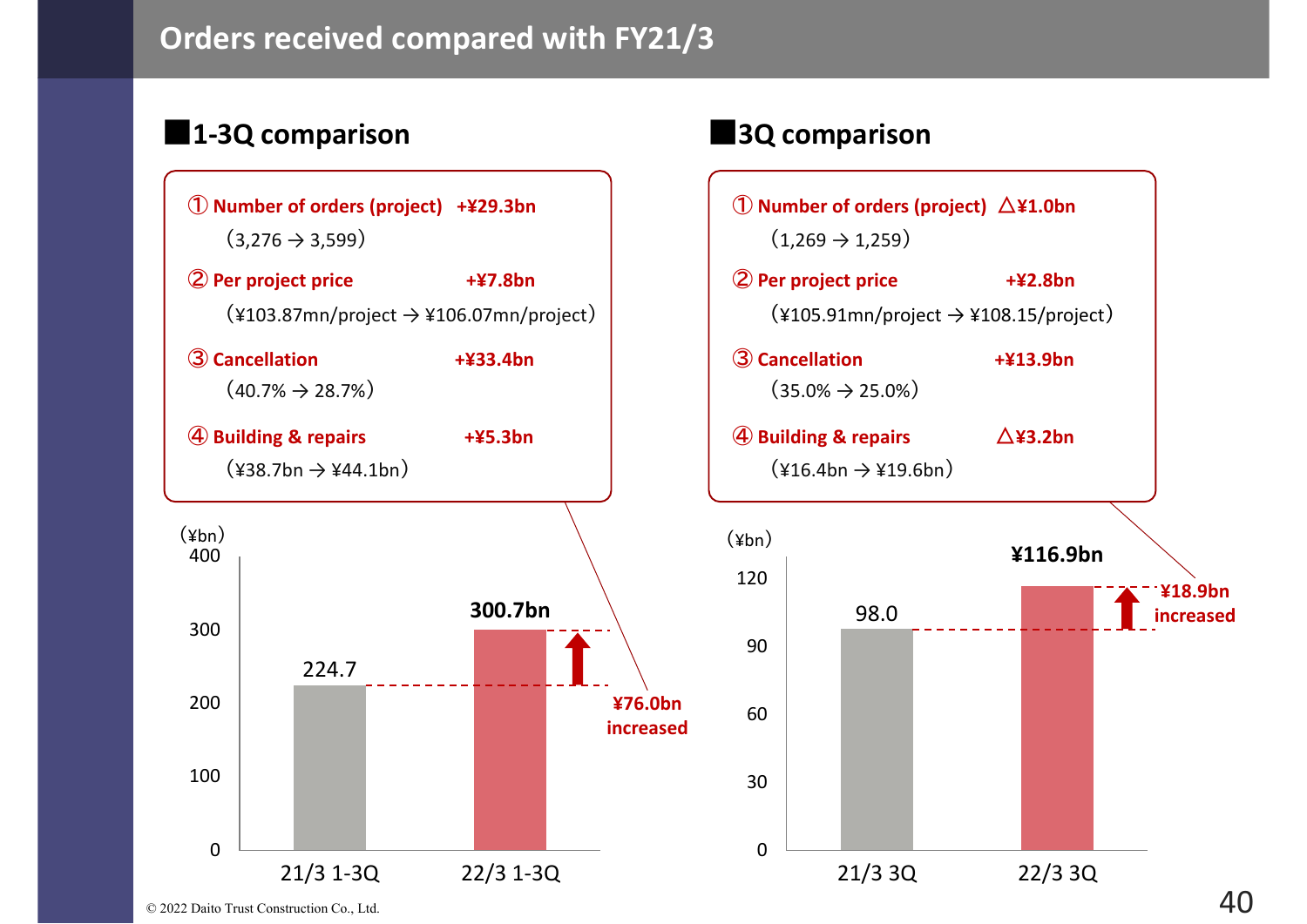#### **Amount of orders received in each region**

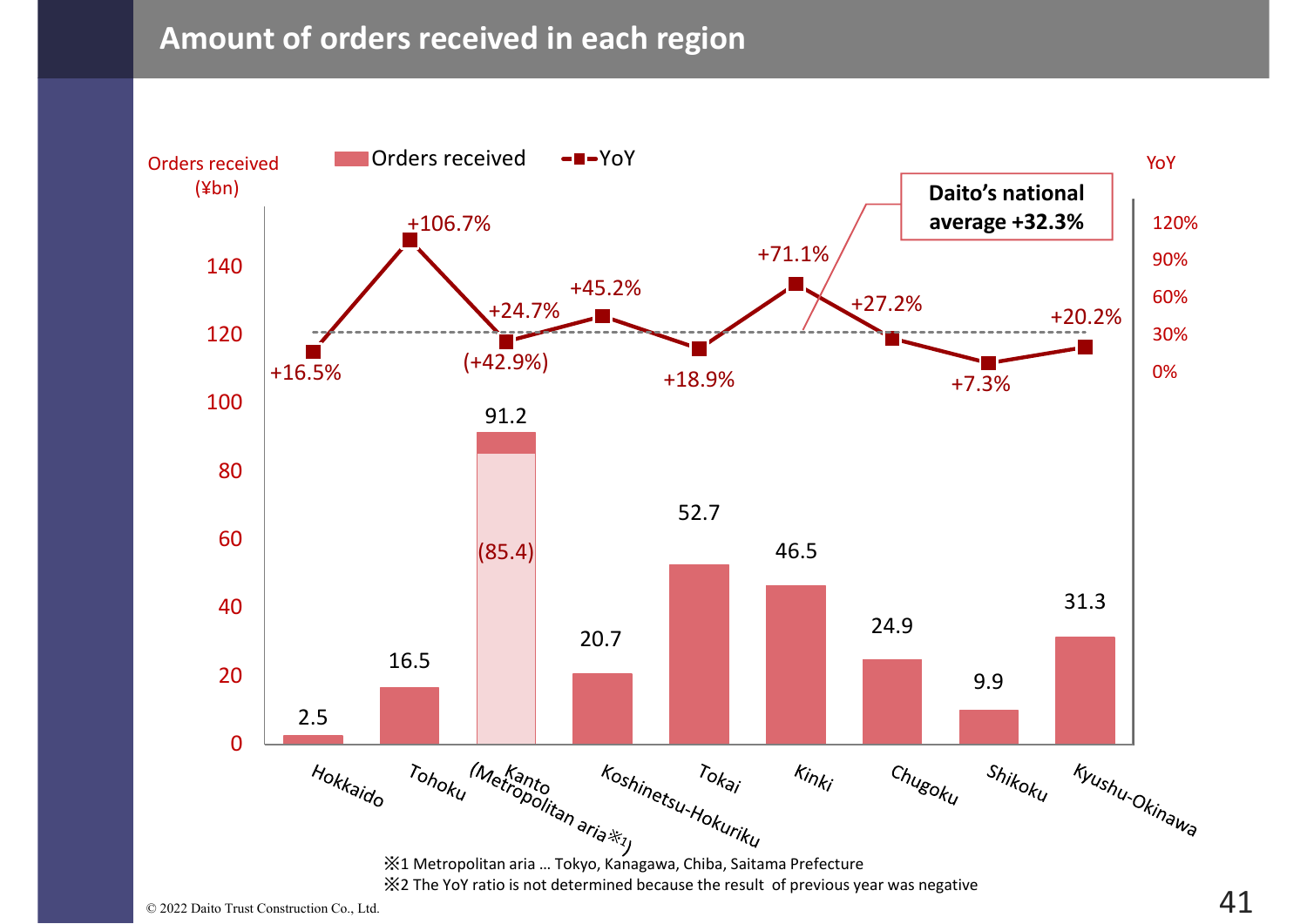#### **Number of construction starts & Daito's share <YoY>**



(Ministry of Land, Infrastructure, Transport and Tourism :"Housing Starts Statistics")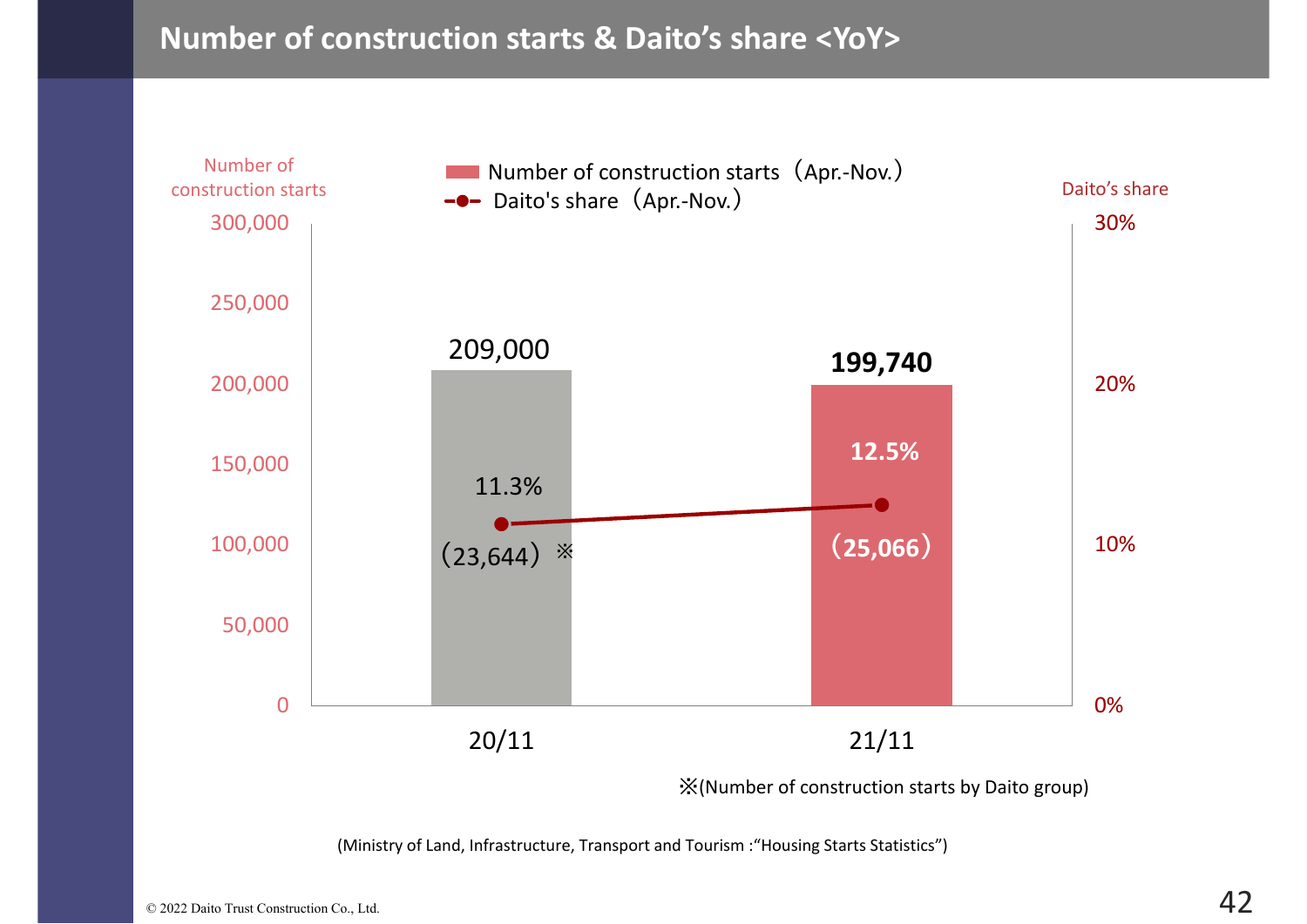### **Number of Daito's construction starts in each region & Daito's share**



※ Metropolitan aria … Tokyo, Kanagawa, Chiba, Saitama Prefecture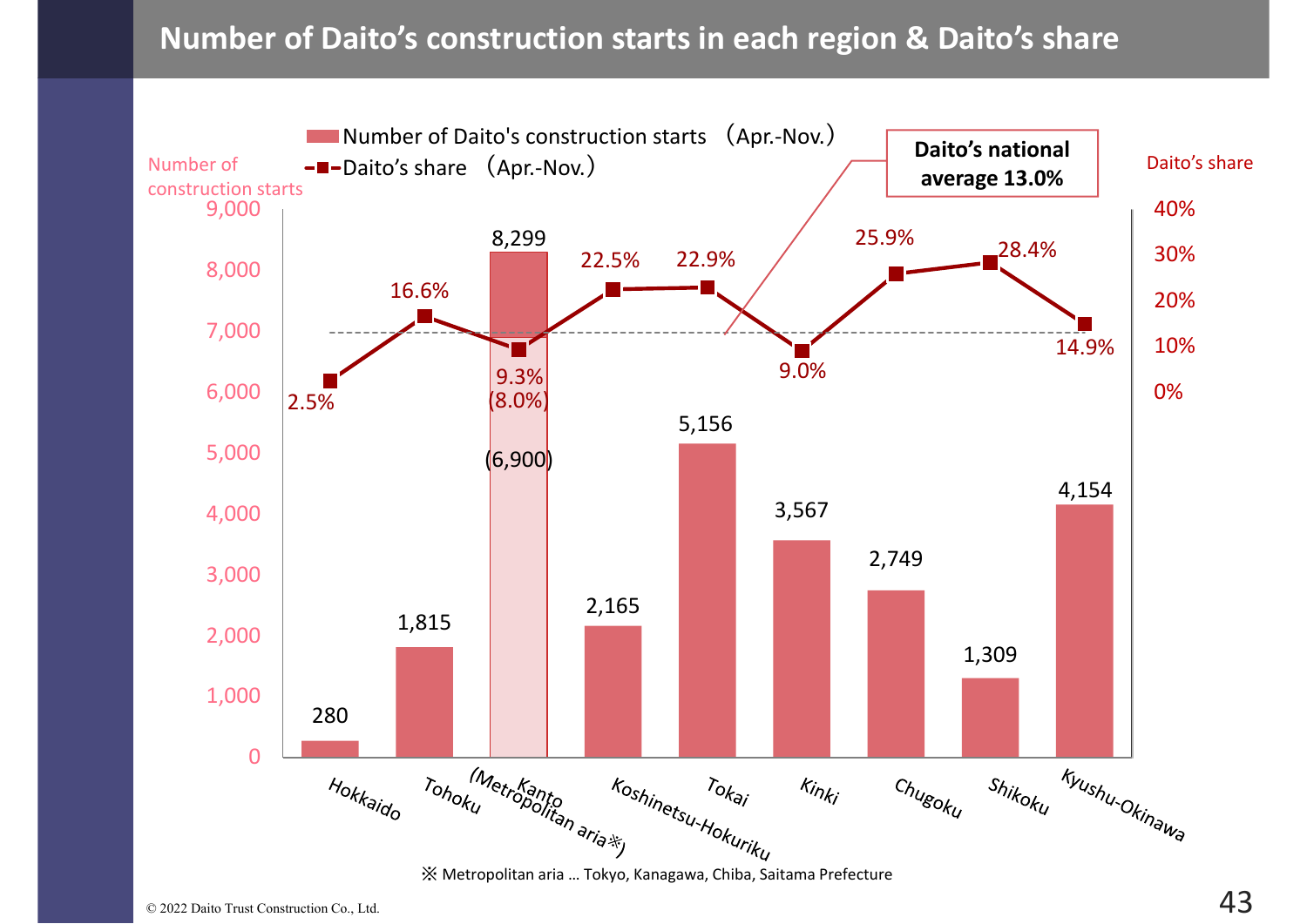### **Transition of the number of tenant recruitment per sales representatives <YoY>**

Number of tenant recruitment / representatives / month

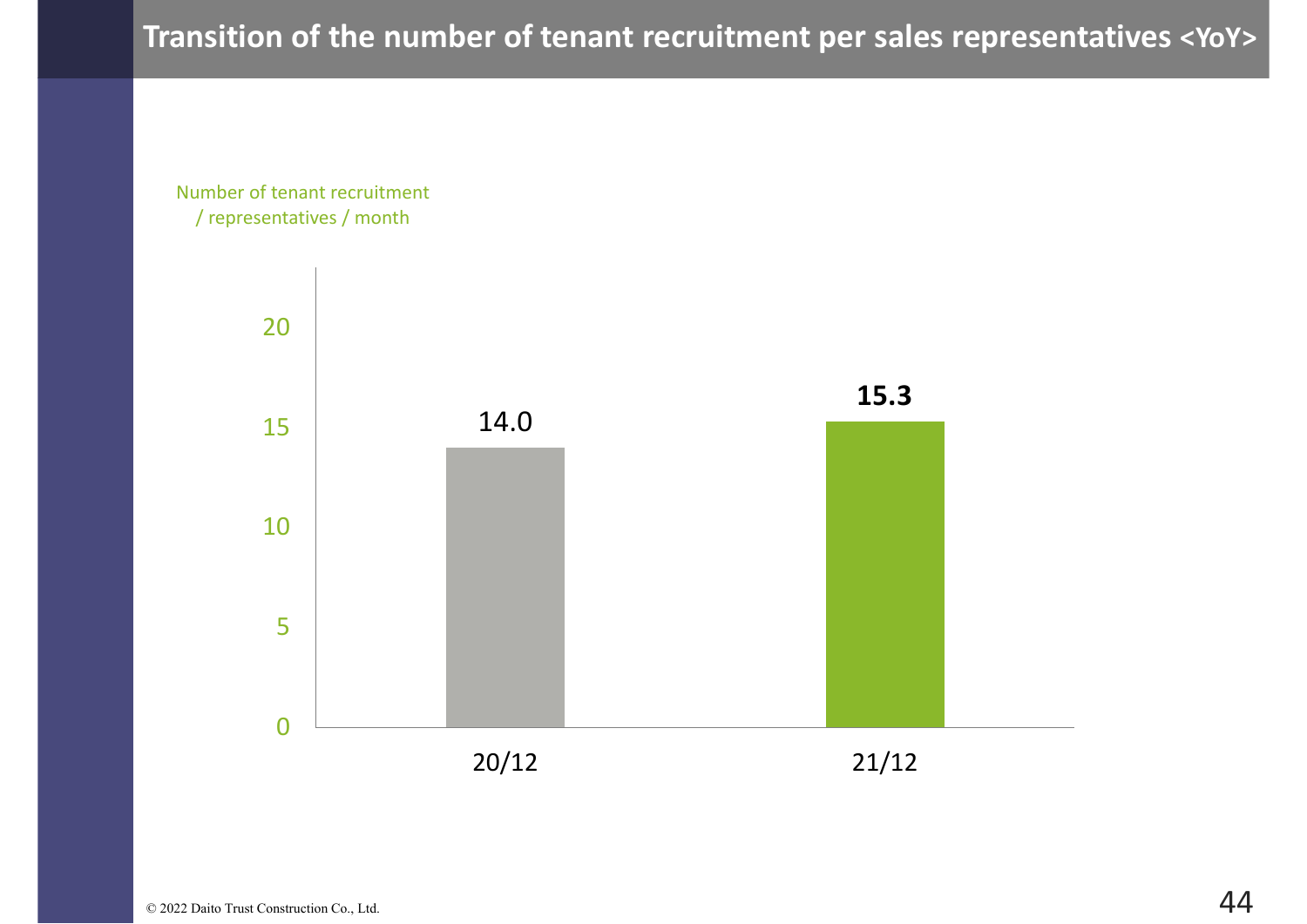| Rent-based occupancy rate  | 17/12 | 18/12 | 19/12 | 20/12 | 21/12 | YoY     |
|----------------------------|-------|-------|-------|-------|-------|---------|
| <b>Residential use (%)</b> | 96.4% | 96.6% | 96.5% | 96.8% | 97.6% | $+0.8p$ |
| <b>Commercial use (%)</b>  | 98.3% | 98.6% | 98.8% | 98.6% | 99.2% | $+0.6p$ |

Rent-based occupancy rate

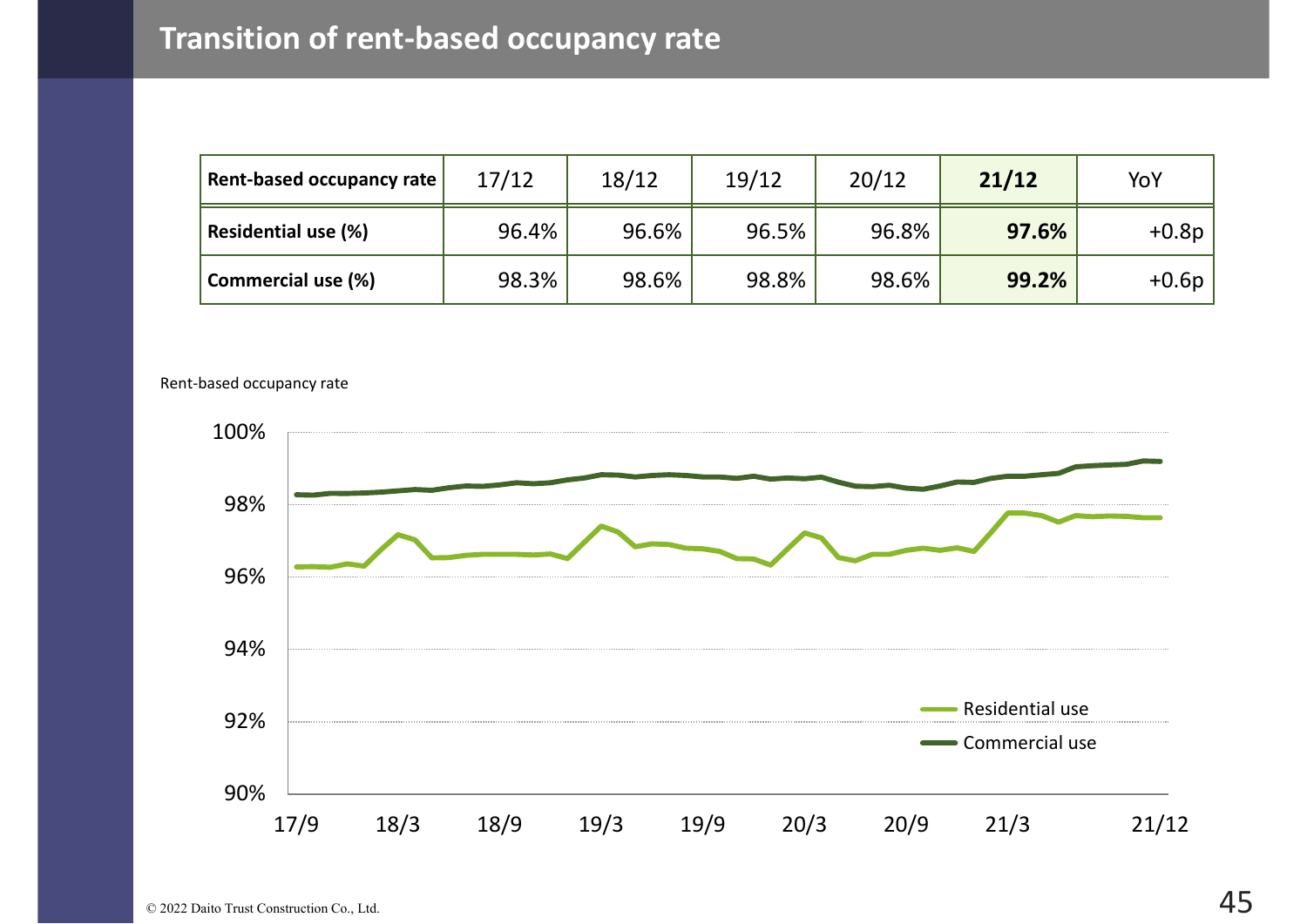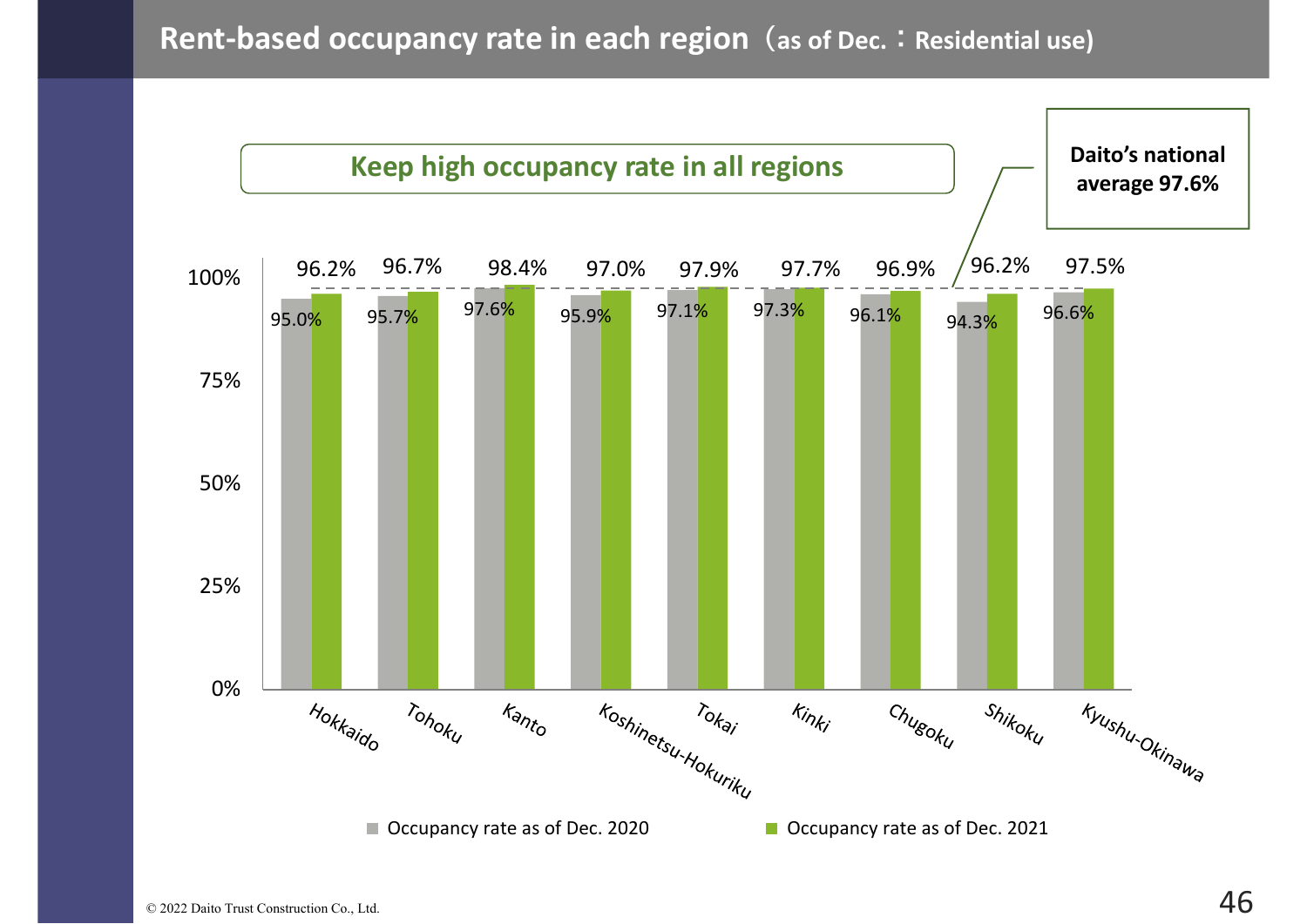### **Number of units under management & aggregate amount of rent**

**■Residential use**

#### **■Commercial use**

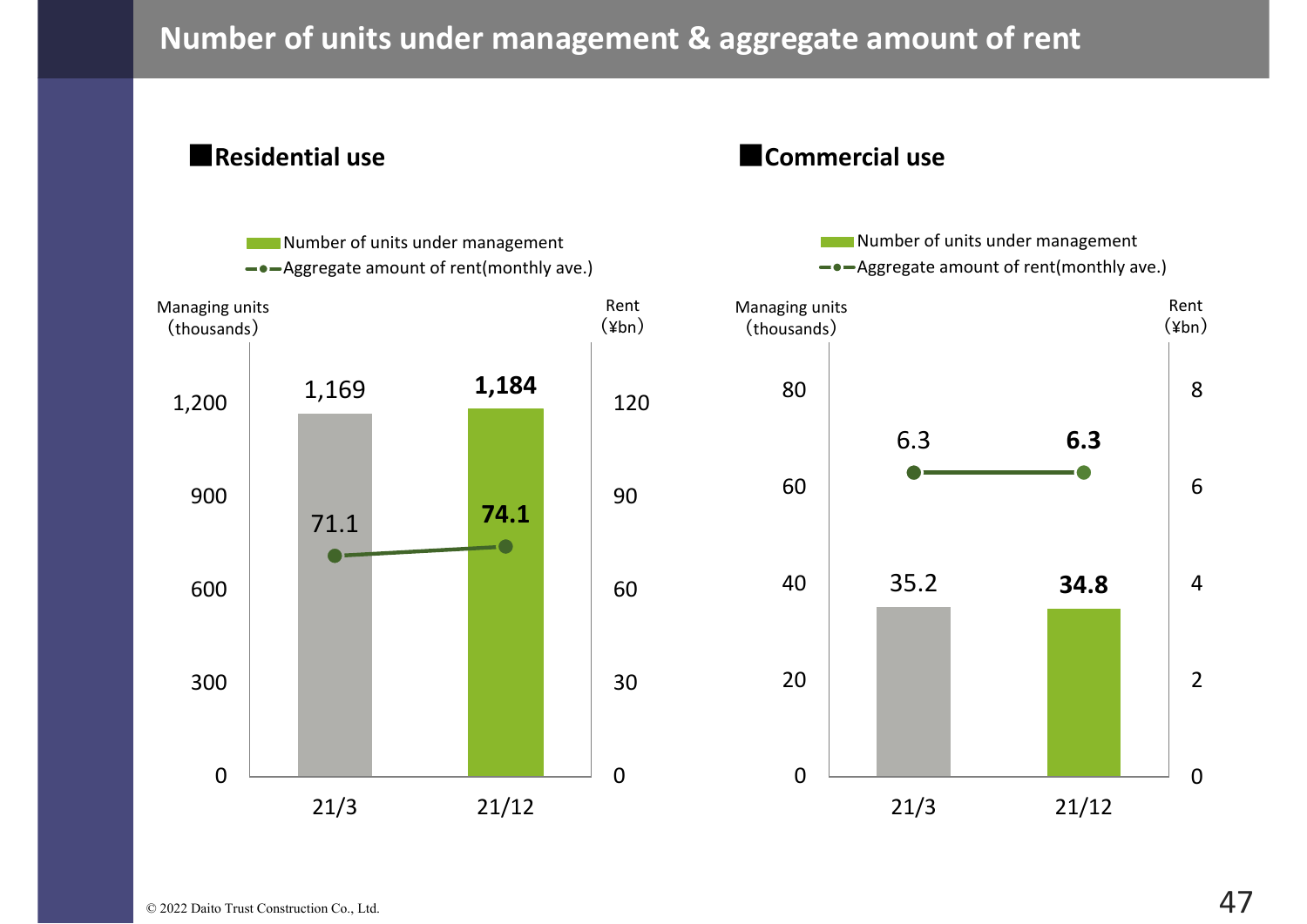

### FY21/3 full-year FY22/3 3Q



21.2%